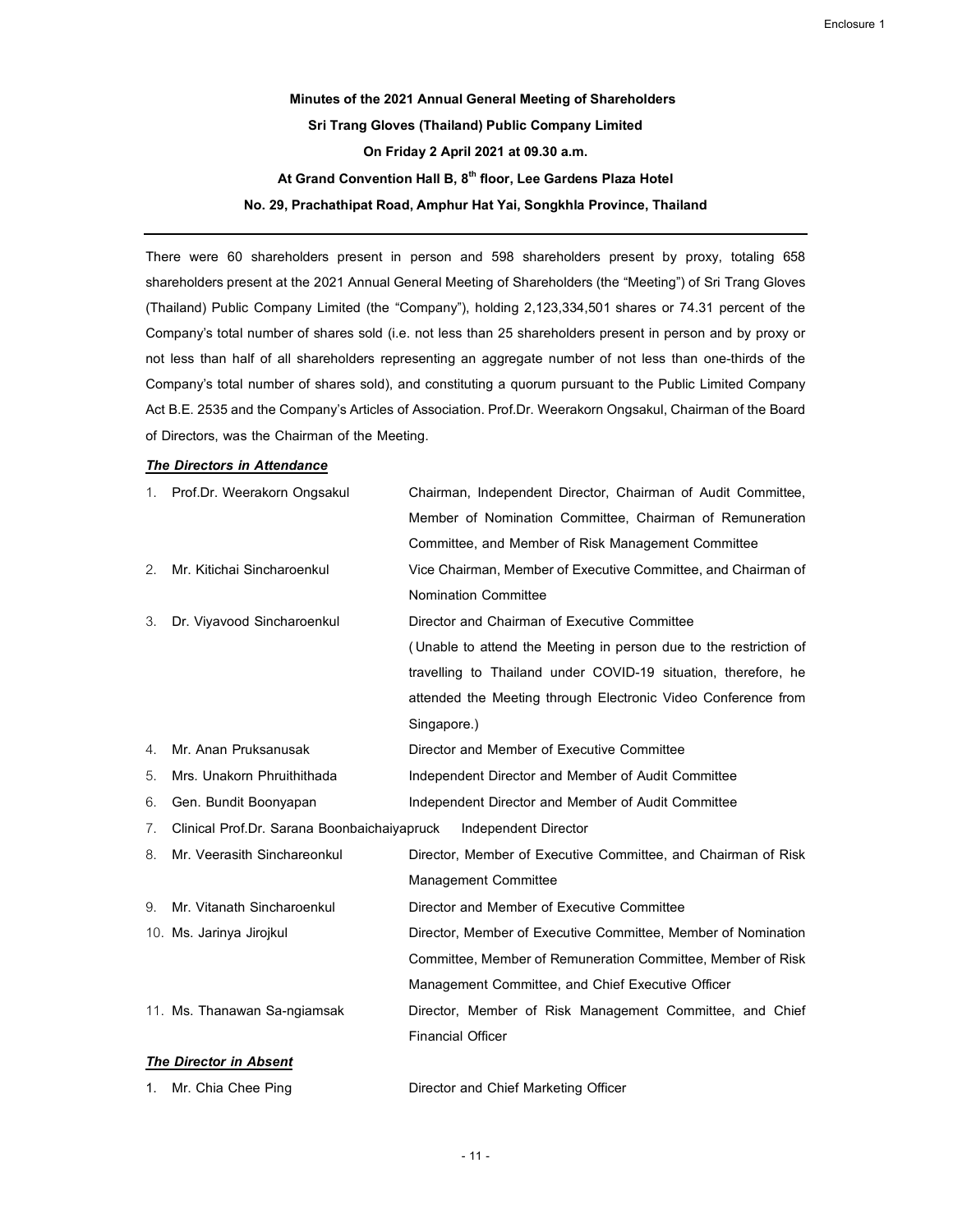There were 10 directors out of 12 directors attended the Meeting in person, representing 83.33 percent of the total directors attending the Meeting.

In this Shareholders' Meeting, the Company has invited an auditor, to provide an explanation or answer questions on various issues to the shareholders, and invited an independent legal advisor, to be an inspector and to ensure that the shareholders' meeting was transparency and in accordance with the law and Company's Articles of Association as well as be a witness for the voting count, as follows:

#### Auditor

Mr. Supachai Panyawattano EY Office Limited

#### Independent Legal Advisor

Ms. Monthathip Thurakitchamnong Siamnititham Legal Co., Ltd

Mrs. Peerawan Matngammuang, Company Secretary, was secretary of the Meeting and Mrs. Amornlada Pongsuteerungruang was moderator of the Meeting.

Before proceeding the agenda of the Meeting, the Chairman assigned the moderator to explain the procedures for casting votes, collecting voting ballot, and voting count to the shareholders as follows:

1. For voting cast, 1 share shall equal to 1 vote

2. The shareholders who would like to cast the vote "Approve" or "Disapprove" or "Abstain" in each agenda shall affix a cross or check mark with the pen on a ballot card that represents a single opinion only, otherwise such ballot shall be considered as void ballot. Also, the shareholders have to sign onto all the ballot cards.

3. Any ballot cards that unable to specify obvious voting opinion of the shareholders shall be considered as void ballot e.g. affix marks in "Approve" and "Disapprove" and/or "Abstain", affix unclear mark, or cross-out any mark without initial sign.

4. To casting votes in each agenda, the Chairman shall request the shareholders who "Disapprove" or "Abstain" for the proposed matter to raise their hands in order that the officers will then collect their voting cards for counting their vote. The shareholders who do not raise their hands shall be deemed as "Approve" such proposed matter. The officers will collect all the approved ballot cards after Meeting.

Except the agenda 4, to consider and approve the appointment of directors to replace those who will retire by rotation in 2021, in compliance with the principles of good corporate governance, the officers would collect all types of the Ballot Cards i.e. Approve, Disapprove and Abstain to immediately count the votes.

5. For voting count, any votes "Disapprove" or "Abstain" shall be extracted from the total votes of shareholders, the remaining votes shall be regarded to the votes "Approved" on such agenda.

6. To cast the vote,

In agenda 1-4 and agenda 6, resolution must be approved by a majority of the shareholders who attend the Meeting and cast their votes.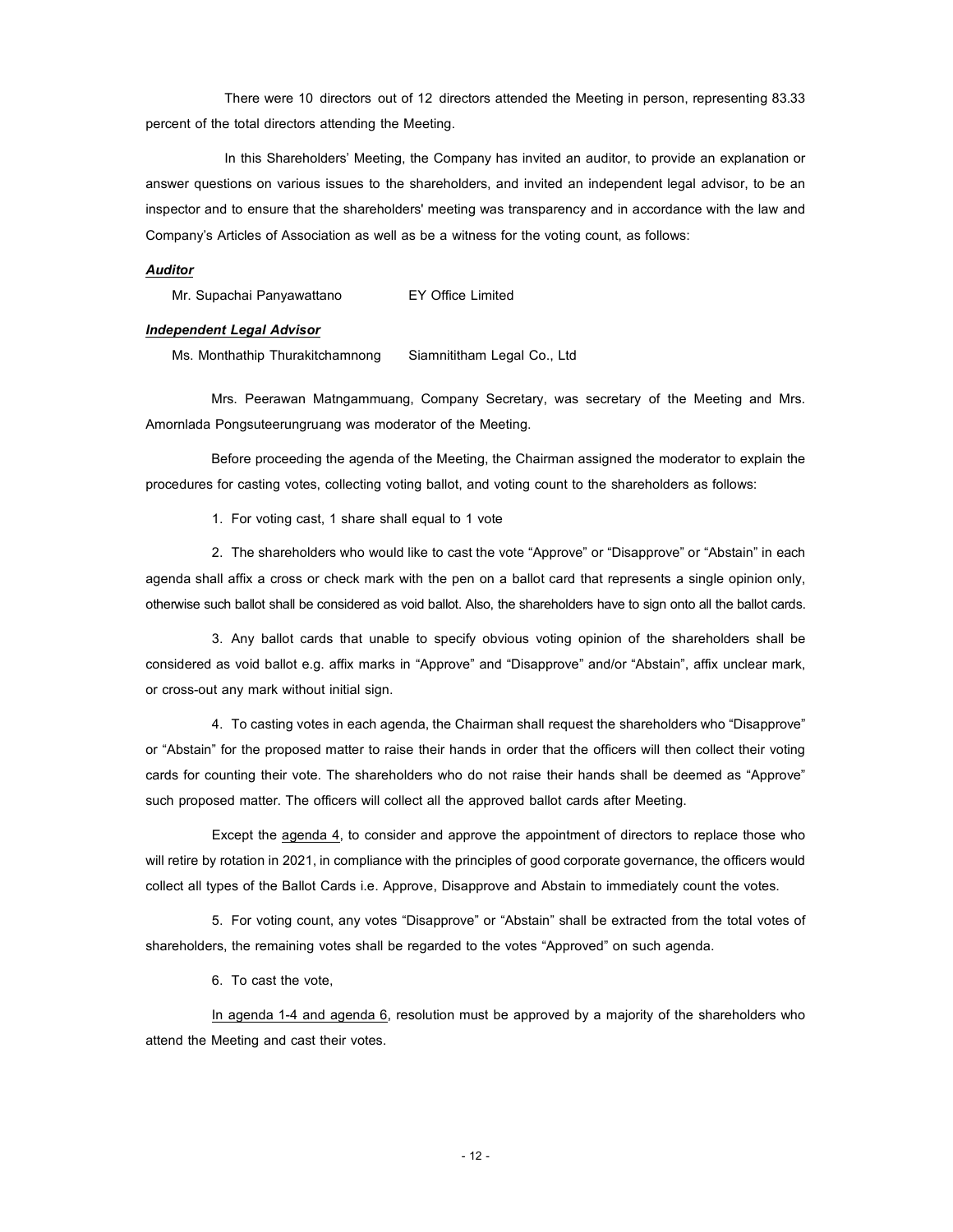In agenda 5, resolutions must be approved by not less than 2/3 (two-thirds) of the shareholders attending the Meeting.

In agenda 7, resolutions must be approved by not less than 3/4 (three-fourths) of the total votes of the shareholders attending the Meeting and entitled to vote.

7. Before voting cast in each agenda, the Chairman will ask the shareholders if they have any question related to the agenda matter or not. However, with the current situation of the COVID-19, to prevent the spread of the COVID-19, the Company did not provide microphone for the shareholders who have question. In order to conduct the Meeting concisely, during each agenda, the shareholders or proxy could submit the question in advance or write their question on the question card that the Company provided and sign or initial his/her name and send the question cards to the Company's officers to submit to the Chairman. The Chairman will assign related person in each agenda to answer the questions.

8. In the case that shareholders have prepared proxy form A or form B or form C granting an independent director to attend the meeting and vote according to the shareholder's or grantor's instructions, the Company has recorded the voting according to the intention of the shareholder or the grantor in advance.

After that, the shareholders were given an opportunity to raise questions about voting procedure. There was no shareholder raised any question. The Chairman started and conducted the Meeting in accordance with the following agendas.

### Agenda 1 To Consider and Certify the Minutes of the Extraordinary General Meeting of Shareholders No. 1/2020, which was held on 25 December 2020

Chairman proposed to the Meeting that this agenda is to consider and certify the minutes of the Extraordinary General Meeting of Shareholders No. 1/2020, which was held on 25 December 2020 as per the copy of minutes appeared in enclosure 1 of the invitation letter of this Meeting.

Since there were no shareholder raising any question or made amendment to the Extraordinary General Meeting of Shareholders No. 1/2020, Chairman then requested the Meeting to cast their votes. A resolution in this agenda must be passed by a majority vote of the shareholders who attend the Meeting and casting their votes.

Resolution: The Meeting certified the minutes of the Extraordinary General Meeting of Shareholders No. 1/2020, which was held on 25 December 2020, with the unanimous vote of the total votes of the shareholders attending the Meeting and casting their vote as follows:

| Abstained            | 0 votes                                 |                  |
|----------------------|-----------------------------------------|------------------|
| Total                | 2,123,429,101 votes or 100.0000 percent |                  |
| <b>Voided Ballot</b> | 0 votes or                              | 0.0000 percent   |
| Disapproved          | 0 votes or                              | $0.0000$ percent |
| Approved             | 2,123,429,101 votes or                  | 100,0000 percent |

Remark: There were additional shareholders presented during this agenda. Consequently, there were totaling 666 shareholders present at the Meeting representing 2,123,429,101 shares equivalent to 74.31 percent of the total number of shares sold of the Company.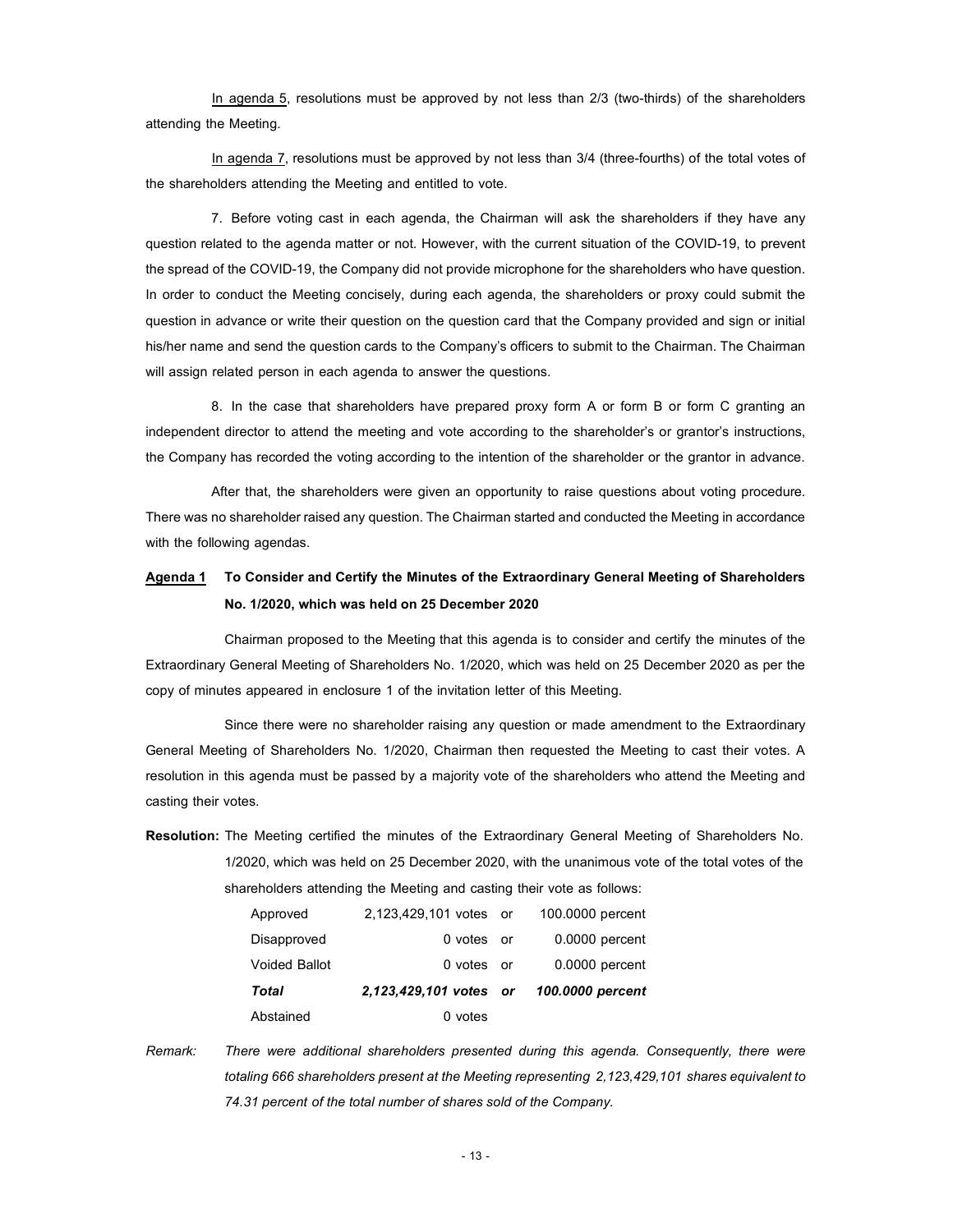# Agenda 2 To Acknowledge the Company's Performance Results of the Board of Directors for the Year 2020 and to Consider and Approve the Audited Financial Statements for the Year Ended 31 December 2020

Chairman requested Mrs. Oralak Nakin, Finance and Account Manager, to present this agenda to the Meeting.

Mrs. Oralak proposed to the Meeting that this agenda is to acknowledge the Company's performance results of the Board of Directors for the year 2020 and to consider and approve the audited financial statements for the year ended 31 December 2020 together with the auditor's report. The details were disclosed in the 2020 annual report in the topic of "Financial Statements", the summarized report are as follows:

Sales revenue and volume, the Company had sales volume at the amount of 27,965 million pieces in 2020 compared with the sales volume at the amount of 19,892 million pieces in 2019 or increased 40.6 percent. The increase in sales volume was mainly from the expansion of the capacity in Hat Yai and Trang factories.

Sales revenue was THB 30,405 million in 2020 compared with sales revenue of THB 11,994 million in 2019 or increased 153.5 percent, which increased at a greater proportion than the increase in sales volume. This was due to the increase in average selling price of rubber gloves as a result from the high global demand from the COVID-19 virus outbreak.

Sales revenue by product can be divided into sales revenue from Natural Rubber Powdered Glove ( NRPD) , Natural Rubber Powder Free Glove (NRPF) , and Nitrile Butadiene Rubber Glove ( NBR) for THB 10,876 million, THB 7,307 million, and THB 12,222 million, respectively, or at the sales revenue proportion of 35.8, 24.0 and 40.2 percent.

Sales revenue by region was mainly contributed from Asia, Europe, North America, and South America at a proportion of 36, 21, 25 and 10 percent, respectively, or 92 percent in total for the year 2020.

The Company had cost of sales of THB 13,602.3 million from the sale volume of 27,965 million pieces in 2020 which consists of raw material costs 53 percent, utilities costs 14 percent, personnel expenses 10 percent, depreciation and amortization 7 percent, packaging cost 7 percent and others 9 percent. Compare to the year 2019, the Company had cost of sales of THB 10,555 million from the sale volume 19,892 million pieces which consists of raw material costs, concentrated latex and chemicals 49 percent, utilities costs, electricity and water 15 percent, personnel expenses 11 percent, depreciation and amortization 7 percent, packaging cost 6 percent and others 12 percent. As a result, the cost structure has changed due to the Company could run at full production capacity and manage the labor and production cost more efficiently.

For the trend of main raw materials prices, natural rubber and synthetic rubber latex, had continued to increase since 2018, with fluctuated significantly in Q4/2020. This was a key factor for the increase in the production cost of rubber gloves. For synthetic rubber latex, which is a co-polymer from Acrylonitrile and Butadiene, the price trend in 2020 was likely to be lower in quarter 1-3 but rapidly increased in Q4/2020. The key factor was the higher increase in demand of synthetic rubber latex than the increase in supply. As a result, the cost of synthetic latex significantly increased in Q4/2020. However, the increase in cost of both types of latex had been passed to the selling price of gloves due to the high demand of rubber gloves.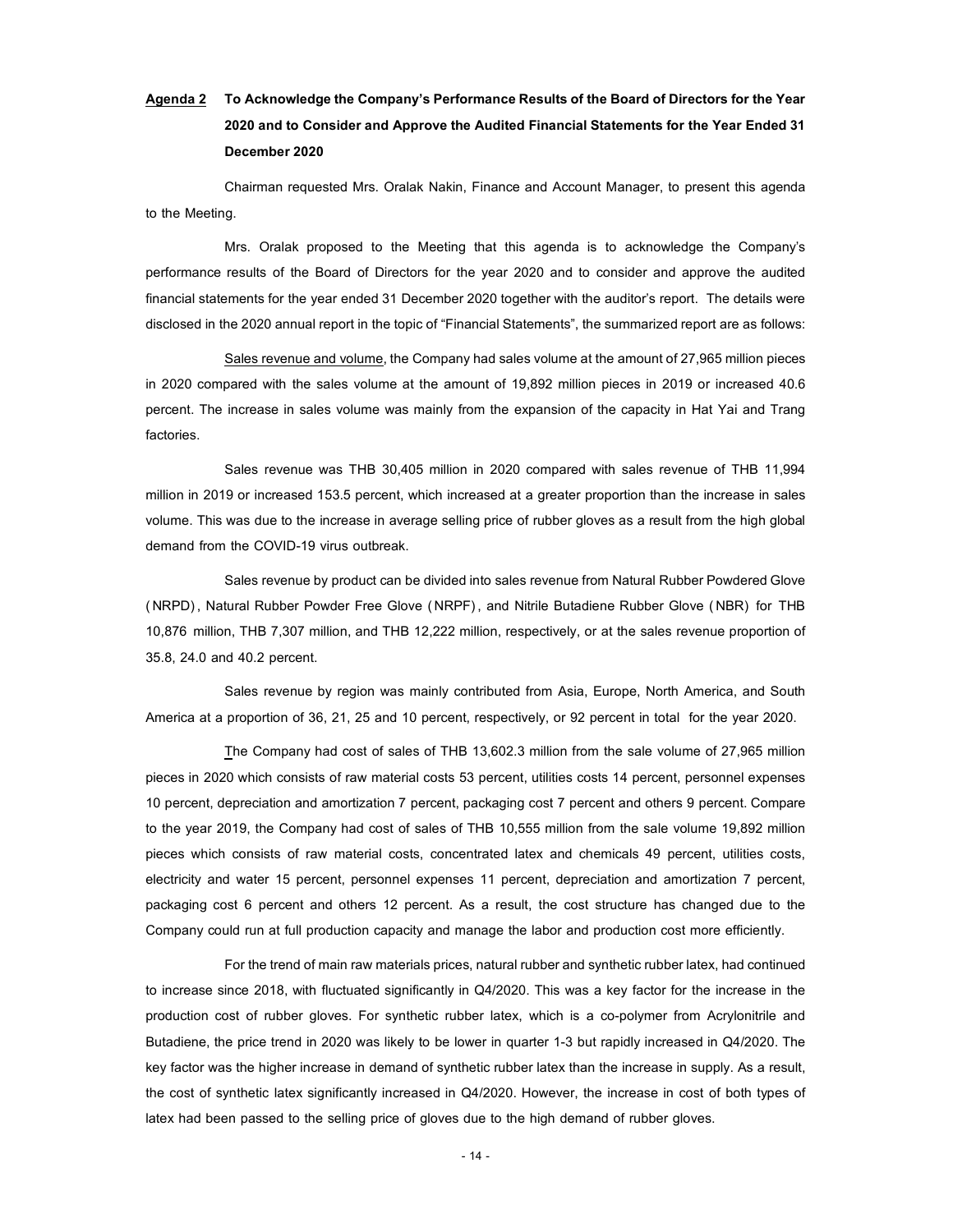Foreign Exchange was one of the key factors of the Company's performance due to 90 percent of our products sold as export. The trend of Thai Baht per US Dollar had appreciated between 2019 and 2020. If compare with the currency of our main competitor in Malaysia, the average exchange rate of MYR during the same period was slightly weaker. As a result, the Company had some disadvantages over the past 2 years. However, the Company could manage such risk by entering FX forwards and contracts with commercial banks.

The Company had gross profit of THB 16,803 million or 55.3 percent from sales revenue in 2020 compared to THB 1,439 million or 12.0 percent in 2019. The increase in gross profit margin was mainly due to the increase in sales revenue from the increase in selling price due to high demand of rubber gloves in the market and the increase in sales volume as a result from the Company's production capacity expansion. Even though the raw material price had increased, the Company was able to manage to reduce other main production costs i.e. energy cost, depreciation, and labor cost compared to the increase in production volume.

Selling and Distribution Expenses was THB 605 million in 2020 which consisted of transportation costs 53 percent, personnel expenses 25 percent, brokerage cost 8 percent, and other expenses 14 percent. The increase of selling and distribution expenses was a result of higher proportion of the CIF Term sales than previous year, which increased the ocean freight cost to the Company. However, such cost was already added into the selling price to customers. In 2020, there had been a shortage of container which affected the export business all over the world, causing the Company to have an impact on managing the transportation costs. One of the solutions is to suggest the customers to change their incoterms from FOB to CIF Term, which made the Company to have a better flexibility to manage such a problem. For the increase in personnel expenses of marketing and sales, this was a transfer of staffs from Sri Trang Agro-Industry Public Company Limited ("STA") to the Company, as a result from the restructuring of the group and sales.

Administrative Expenses was THB 495 million in 2020, which mainly from the personnel expenses of 48 percent in accordance with the Company's result and other expenses of 32 percent and the increase in other expenses i.e. share-based payment from ESOP to the Company's directors, executives, and employees, professional fee for the listing on the Stock Exchange of Thailand, and the community development expenses around new factory's area.

The Company had interest expenses of THB 142 million in 2020, decreased from THB 194 million in 2019 due to the prepayment of the Company's loan. Also, the Company paid the interest at the rate of 2.13 percent which the average MLR was at 5.43 percent. The remaining loan at the end of year 2020 was THB 6,300 million which were a long-term loan of THB 5,525 million and a current portion of long-term loan of THB 774 million. All remaining loan was the loan under the Rubber Authority of Thailand ("RAOT")'s subsidy program. The Company expects to receive the interest subsidy annually from the increase in consumption of natural rubber latex that comply with the conditions of the program.

Tax expenses at the amount of THB 1,546 million was a result from the significant increase in Company's operating profit while the effective tax rate was at 9.7 percent, decreased from 14.5 percent in previous year. This was because the Company had an operating result from the increase of the new capacity expansion under the Board of Investment program.

The Company had net profit of THB 14,401 million or 47.4 percent in 2020, compared to the previous year, the Company had net profit of THB 614 million or 5.1 percent. In addition to the sales revenue,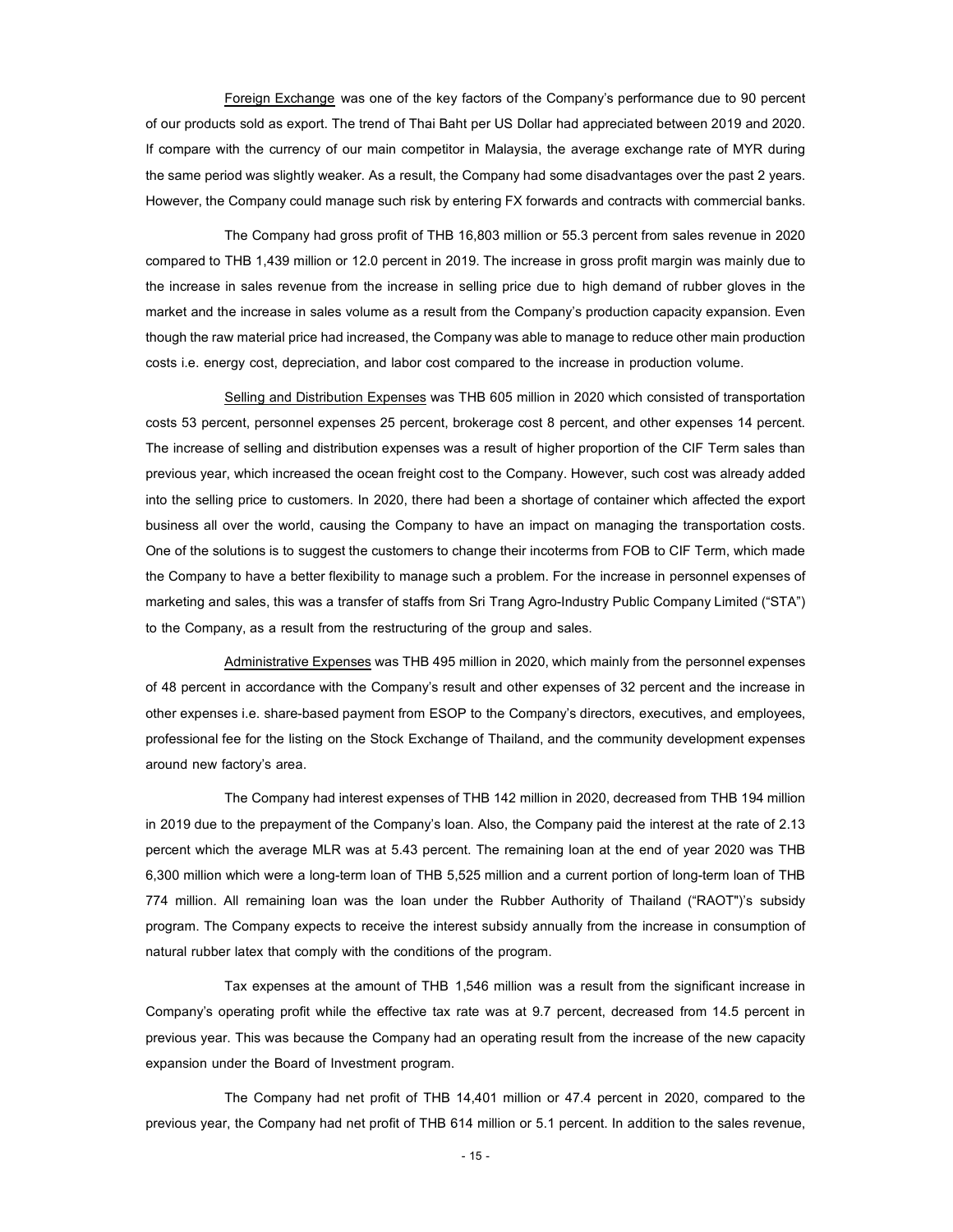the Company had an increase in other income which mainly from the sales of scrap materials and income from the interest subsidy pursuant to the RAOT's program. However, the Company had gained from currency exchange rate and other gain and loss of THB 99 million and financial income of THB 39 million from bank deposits.

Financial Statements as of 31 December 2020, the Company had total assets at the amount of THB 43,293 million which was current assets of THB 33,138 million or 76.5 percent and non-current assets of THB 10,155 million or 23.5 percent.

The Company had cash and cash equivalents of THB 24,189 million which mainly from the IPO proceeds, cash flow from operation, and account receivable of THB 4,907 million. This increase was from the increase in sales revenue and volume from 2019. The inventory of THB 3,034 million increased mainly from the volume and raw material prices that significantly increased at the end of the quarter 4/2020. For property, plant and equipment of THB 9,521 million, increased 11 percent, which was mainly from the increase from investment in the expansion of the production capacity.

The Company had the total liabilities of THB 11,596 million and total shareholders' equity of THB 31,697 million or 27 percent. The total liabilities consisted of trade payables and other trade payables of THB 3,573 million, current portions of long-term borrowings of THB 774 million, and long-term loans of THB 5,525 million.

The Company's total shareholders' equity consisted of the paid-up capital of THB 1,428.8 million, premium on ordinary shares of THB 14,243 million, and the retained earnings of THB 15,382.5 million.

Financial Ratios consist of:

 Gross Profit Margin was 55.3 percent, which increased from the increase of both selling price and sales volume at a greater proportion than the increase in cost of goods sold.

EBITDA Margin was 56.4 percent and Net Profit Margin was 47.4 percent.

 Current Ratio was 5.7 times, which was mainly from cash and cash equivalents mainly from the cash from IPO proceeds and cash flow from operation.

 Cash Cycle was 34.6 days, which improved from the year 2019 due to the decrease of accounts receivable days and faster inventory turnover.

 Debt to Equity Ratio was 0.4 times due to the increase from the surplus of shareholders' equity and retained earnings from the increase in operating results.

 Fixed Assets Turnover Ratio was 3.4 times, because of an increase in sales revenue, both selling prices and sales volume in 2020.

- Return on Asset was 51.0 percent.
- Return on Equity was 79.8 percent.
- Earnings per Share was THB 5.9 and Dividend Payout Ratio was 54.8 percent.

In addition to the great performance result, the Company had set a sustainability development guideline covering dimensions of Environment, Social, and Governance (ESG) as follows:

The company aims to be a green industry with the use of environmentally friendly technology, use the environmental management system ISO14001: 2015 for operation, and recognizes to the climate change which will be caused by global warming. In 2020, Hat Yai factory participated in the project of Carbon Footprint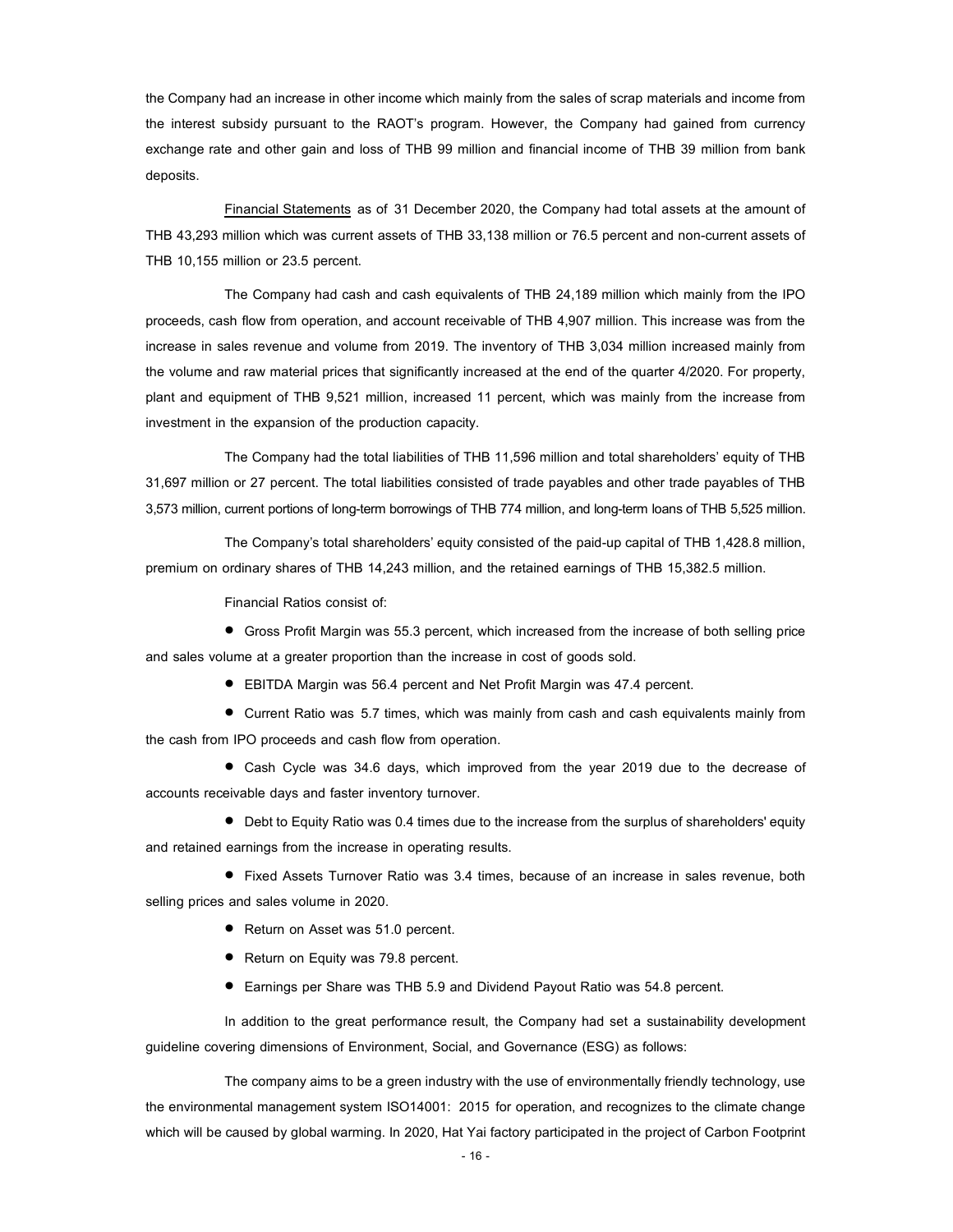for Organization (CFO) of Thailand Greenhouse Gas Management Organization (Public Organization) or TGO that made the Company knows the amount of the Company's greenhouse gas emissions in the form of carbon dioxide equivalent to reduce the amount of greenhouse gas emissions. The Company has set up the environmental target e.g. biomass fuel consumption (wood chips), reduce electricity and water consumption, and reduce the occurrence of waste within 5 years. As the result of the performance in 2020, the Company had achieved 2 goals i.e. reduction of electricity consumption per product unit and reduction of waste per production unit.

The Company realizes the importance of human rights and fair labor treatment both internal and external of the organization that complied with the BSCI standards to maximize the benefits of employees, customers, communities, and surrounding society. The Company is also taking care the employees to have a good quality of life, good career path, and safe workplace without child labor and forced labor. In addition to the employment of disable people, the Company also support the skill development and create the happiness life for disable people every year. For customers, the Company complies with the code of conduct relating to the responsibility to customers and set a customer satisfaction assessment target to 80 percent. In 2020, the customer satisfaction score was 80 percent. Moreover, the Company also recognizes to the animal welfare as well as participation in community and social development in various areas such as good occupational health, career and livelihood development, and helping disaster victims and disadvantaged regularly.

The Company has complied with the good corporate governance framework and currently study for process of making the intention to join the Thailand's Private Sector Collective Action Coalition Against Corruption (CAC), which expects to be operated within this year. This makes a confidence that any operation of the Company is in transparent, can be examined, and consider to be the best interests of shareholders and all stakeholders. The shareholders can find additional information from the Company's Annual Report and Sustainability Report. Finally, all awards that the company have received are the indicator and pride of Sri Trang Gloves family with the aspiration to "Deliver Touch of Life on a Global Scale".

Since there were no shareholder raising any question, Chairman then requested the Meeting to cast their votes. A resolution in this agenda must be passed by a majority votes of the shareholders who attend the Meeting and casting their votes.

Resolution: The Meeting acknowledged the Company's performance results of the Board of Directors for the year 2020 and approved the audited financial statements for the year ended 31 December 2020 as proposed, with the unanimous vote of the total votes of the shareholders attending the Meeting and casting their votes as follows:

| Abstained            | 0 votes                |                  |
|----------------------|------------------------|------------------|
| Total                | 2,123,500,101 votes or | 100,0000 percent |
| <b>Voided Ballot</b> | 0 votes or             | 0.0000 percent   |
| Disapproved          | 0 votes or             | 0.0000 percent   |
| Approved             | 2,123,500,101 votes or | 100,0000 percent |

Remark: There were additional shareholders presented during this agenda. Consequently, there were totaling 667 shareholders present at the Meeting representing 2,123,500,101 shares equivalent to 74.31 percent of the total number of shares sold of the Company.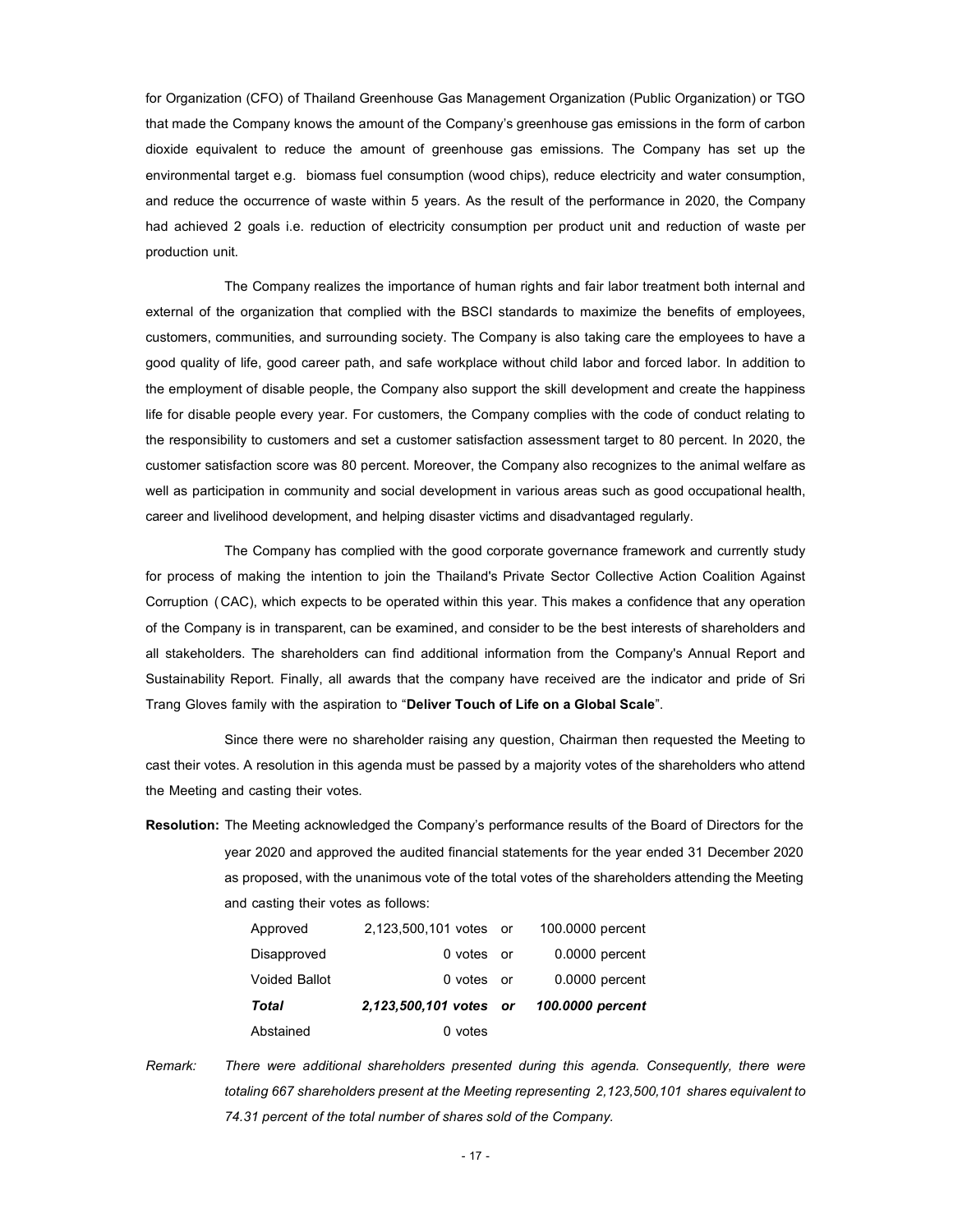# Agenda 3 To Consider and Approve the Allocation of Net Profit to be Legal Reserve and Dividend Payment for the Year 2020

Chairman requested Mrs. Oralak Nakin, Finance and Account Manager, to present this agenda to the Meeting.

Mrs. Oralak proposed to the Meeting that according to the Public Limited Companies Act and the Company's Articles of Association, the Company shall allocate no less than 5 percent of its annual net profit deduct from the accumulated losses brought forward (if any) to be legal reserve until this reserve attains an amount not less than 10 percent of the registered capital.

For the year 2020, the Company is deemed appropriate to allocate the net profit to be legal reserve at the amount of THB 78,708,531 which is not less than 5 percent of the net profit of the Company's financial statements. As a result, the Company's legal reserve is equivalent to THB 143,478,000 representing 10 percent of its registered capital.

Moreover, the Company's policy is to pay dividend distributions to shareholders at least 50 percent of its net profit based on the Company's separate financial statements after deductions of corporate income tax and allocation of all types of reserves in accordance with the Company's Articles of Association and applicable laws. The dividend distributions to be made shall not exceed the Company's retained earnings as appeared in the separate financial statements. Dividend payment shall be made by taking into consideration relevant factors such as the Company's financial position, operating results, cash flow and the ability of the Company's subsidiaries to make dividend payments including the projected capital requirements for future growth, economic conditions, possible impacts from external factors on the operations of the Company and such other considerations as our Board of Directors may consider appropriate.

In 2020, the Company had net profit at the amount of THB 13,683,657,219. It is therefore appropriate to approve the dividend payment for the year 2020 at the rate of THB 2.625 per share, totaling THB 7,501,095,000. The Company had made the interim dividend payment on 9 December 2020 at the rate of THB 1.25 per share (at a par value of THB 1, or rate equivalent to THB 0.625 per share at a par value of THB 0.50), totaling THB 1,785,975,000.

Therefore, the remaining dividend to be paid in accordance with the approved dividend payment is THB 2.00 per share, totaling THB 5,715,120,000. Such dividend payment will be paid from the Company's profits generated by the earnings under the Board of Investment (BOI) promotion which is withholding tax exemption for an amount of THB 5,000,730,000 or THB 1.75 per share, and the Company's profits which is subject to withholding tax for an amount of THB 714,390,000 or THB 0.25 per share.

The Company set for the XD Date on 12 April 2021. The Record Date for the right to receive the dividend will be on 16 April 2021 and the date of dividend payment will be on 28 April 2021.

Since there were no shareholder raising any question, Chairman then requested the Meeting to cast their votes. A resolution in this agenda must be passed by a majority votes of the shareholders who attend the Meeting and casting their votes.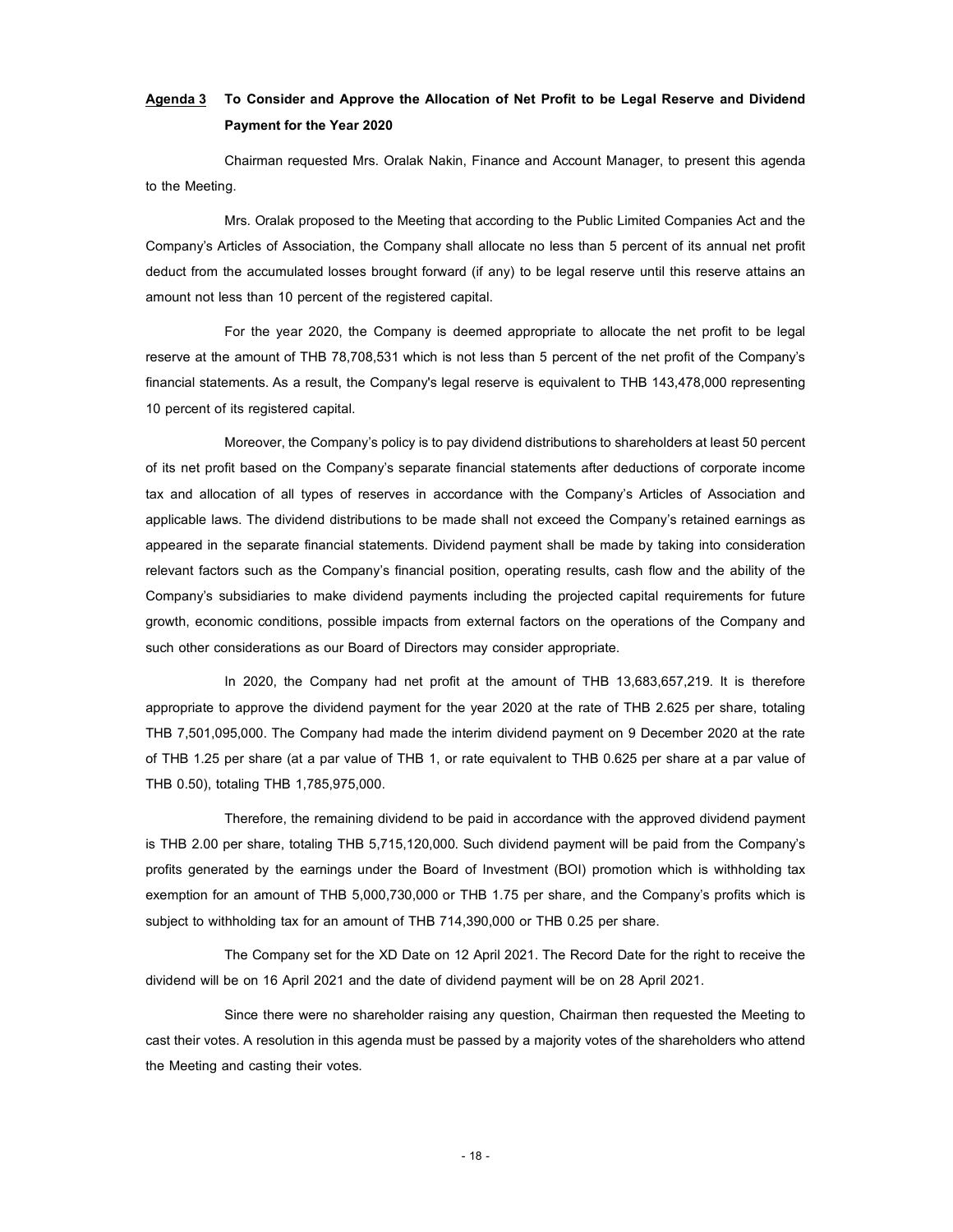Resolution: The Meeting approved the allocation of net profit to be legal reserve and dividend payment for the year 2020 as proposed, with the unanimous vote of the total votes of the shareholders attending the Meeting and casting their votes as follows:

| Abstained     | 0 votes                                 |                  |
|---------------|-----------------------------------------|------------------|
| Total         | 2,123,510,101 votes or 100.0000 percent |                  |
| Voided Ballot | 0 votes or                              | $0.0000$ percent |
| Disapproved   | 0 votes or                              | 0.0000 percent   |
| Approved      | 2,123,510,101 votes or                  | 100,0000 percent |

Remark: There were additional shareholders presented during this agenda. Consequently, there were totaling 668 shareholders present at the Meeting representing 2,123,510,101 shares equivalent to 74.31 percent of the total number of shares sold of the Company.

### Agenda 4 To Consider and Approve the Appointment of Directors to Replace those who will Retire by Rotation in 2021

Chairman requested Mr. Kitichai Sincharoenkul, Chairman of Nomination Committee, to present this agenda to the Meeting.

Mr. Kitichai proposed to the Meeting that according to the Public Limited Companies Act and the Company's Articles of Association, one-third of all the Company's directors shall vacate office at every Annual General Meeting of Shareholders or, if the number of directors is not a multiple of three, then the nearest number to one-third shall retire from office.

In the 2021 Annual General Meeting of Shareholders, there are 4 directors from totaling of 12 directors who retired by rotation as the lists below:

- 1. Prof.Dr. Weerakorn Ongsakul Independent Director
- 2. Dr. Viyavood Sincharoenkul Director
- 3. Ms. Thanawan Sa-ngiamsak Director
- 4. Mr. Chia Chee Ping **Director**

The Nomination Committee has considered that the qualification of 4 retired directors, who will be re-appointed, meet all the requirements stipulated in the Public Limited Companies Act and relevant regulations of the Capital Market Supervisory Board. The nominated independent director is able to express their opinions independently to be in accordance with the relevant criteria. The information of each director to be proposed for re-election is shown in Enclosure 3 of the invitation letter.

The Board of Directors, excluded the directors with interests in this agenda, approved as recommended by the Nomination Committee to propose the shareholders' meeting to the re-appointment of those 4 directors who retired by rotation to be the Company's directors for another term.

Since there were no shareholder raising any question, Chairman then requested the Meeting to cast their votes. A resolution in this agenda must be passed by a majority votes of the shareholders who attend the Meeting and casting their votes.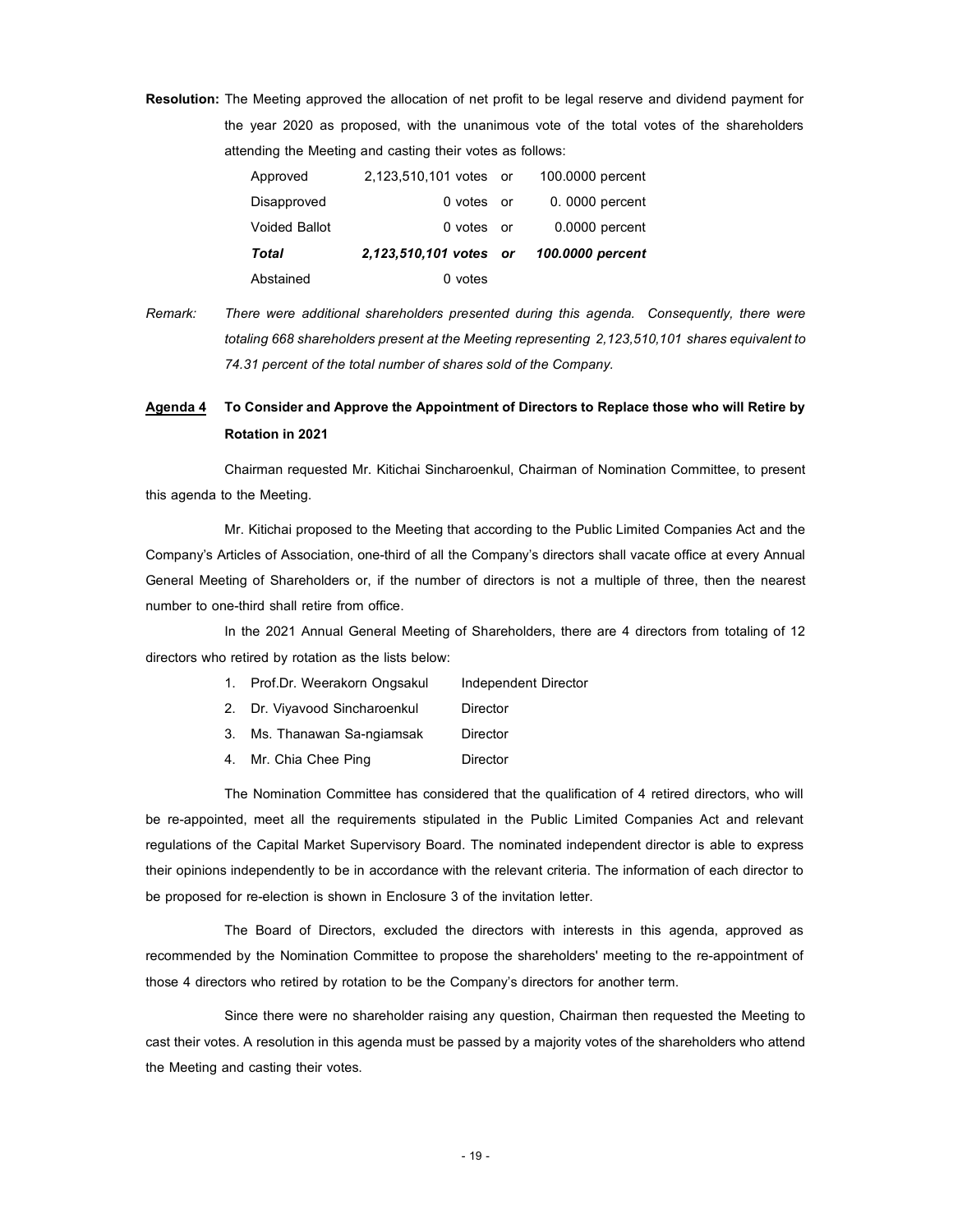- Resolution: The Meeting approved the re-appointment of the directors who retired by rotation in 2021as proposed, with the majority votes of the shareholders who attend the Meeting and casting their votes as follows:
	- 1) Prof.Dr. Weerakorn Ongsakul

| Approved                      | 2,121,446,501 votes or |    | 99.9028 percent  |
|-------------------------------|------------------------|----|------------------|
| Disapproved                   | 2.063.600 votes or     |    | 0.0972 percent   |
| <b>Voided Ballot</b>          | 0 votes or             |    | 0.0000 percent   |
| Total                         | 2,123,510,101 votes or |    | 100.0000 percent |
| Abstained                     | $0$ votes              |    |                  |
| 2) Dr. Viyavood Sincharoenkul |                        |    |                  |
| Approved                      | 2,119,500,541 votes or |    | 99.8055 percent  |
| Disapproved                   | 4.129.560 votes        | or | 0.1945 percent   |

|               |                                         | . <i>.</i>       |
|---------------|-----------------------------------------|------------------|
| Voided Ballot | 0 votes or                              | $0.0000$ percent |
| Total         | 2,123,630,101 votes or 100.0000 percent |                  |
| Abstained     | 0 votes                                 |                  |

- Remark: There were additional shareholders presented during this agenda. Consequently, there were totaling 669 shareholders present at the Meeting representing 2,123,630,101 shares equivalent to 74.32 percent of the total number of shares sold of the Company.
- 3) Ms. Thanawan Sa-ngiamsak

| Abstained            | 0 votes                |                  |
|----------------------|------------------------|------------------|
| Total                | 2,123,630,101 votes or | 100,0000 percent |
| <b>Voided Ballot</b> | 0 votes or             | 0.0000 percent   |
| Disapproved          | 4,102,360 votes or     | 0.1932 percent   |
| Approved             | 2,119,527,741 votes or | 99.8068 percent  |

4) Mr. Chia Chee Ping

| Approved             | 2,119,527,741 votes or | 99.8068 percent  |
|----------------------|------------------------|------------------|
| Disapproved          | 4,102,360 votes or     | 0.1932 percent   |
| <b>Voided Ballot</b> | 0 votes or             | 0.0000 percent   |
| Total                | 2,123,630,101 votes or | 100,0000 percent |
| Abstained            | 0 votes                |                  |

### Agenda 5 To Consider and Approve the Determination of Remuneration of Directors for the Year 2021

Chairman requested Mrs. Peerawan Matngammuang, Company Secretary, to present this agenda to the Meeting.

Mrs. Peerawan proposed to the Meeting that according to the Public Limited Companies Act and the Company's Articles of Association, the Company's directors are eligible to receive remuneration in the form of a monthly fee, meeting allowance, pension, bonus, or other benefits in accordance with the approval of the shareholders meeting.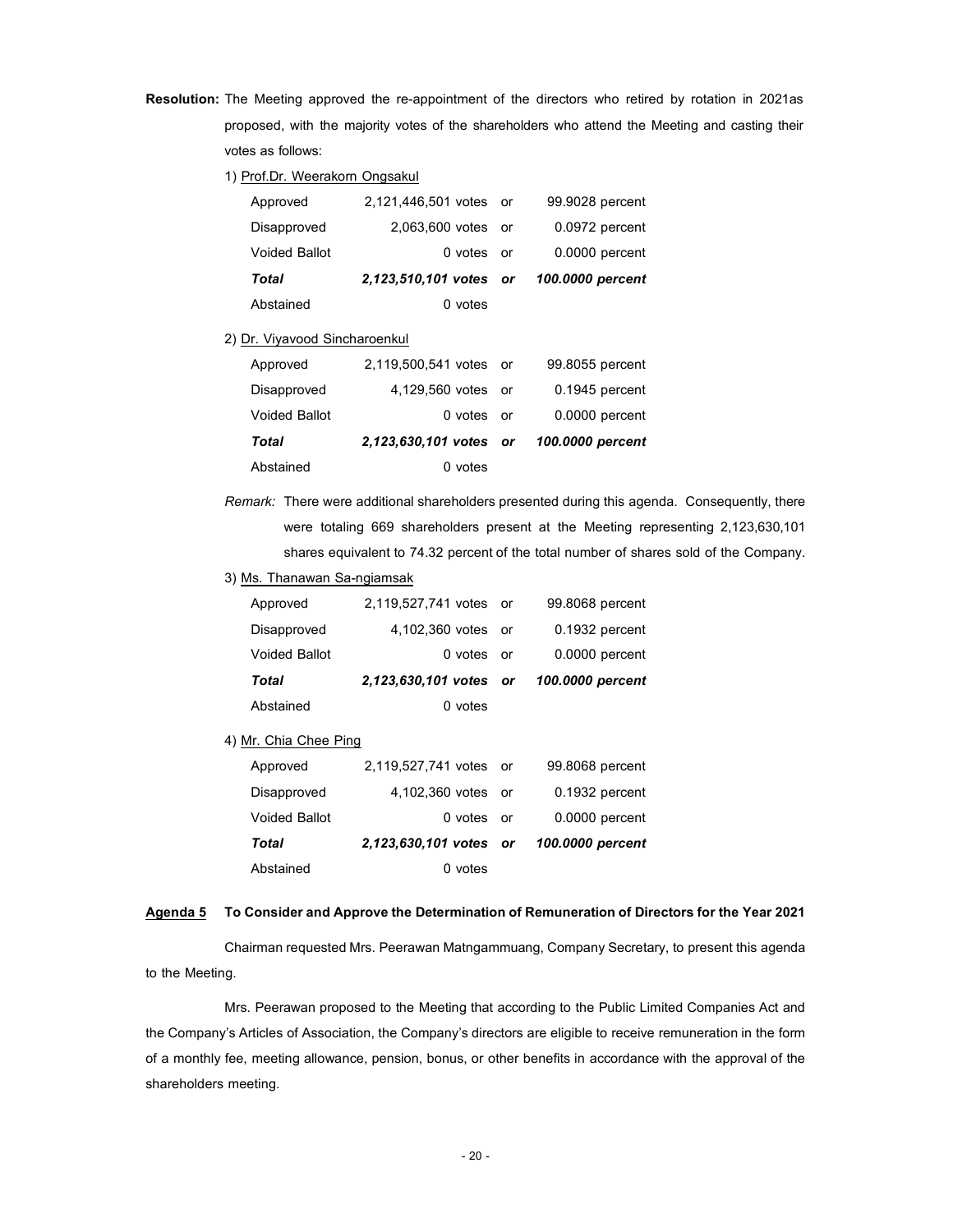The Remuneration Committee has considered the directors' remuneration to be in accordance with the Company's performance result, each director's responsibility and performance, and concluded that it is in line with the same industry standards as well as sufficient to motivate and retain quality directors to work with the Company. Therefore, the Remuneration Committeerecommended that the remuneration policy for the Board of Directors and sub-committees for the year 2021 comprising of monthly fee and meeting allowance. In addition, the remuneration policy and rates are in accordance with the director remuneration policy which was approved by the 2020 Annual General Meeting of Shareholders as follows:

| <b>Position</b>                         | <b>Monthly Remuneration *</b> | <b>Meeting Allowance **</b> |
|-----------------------------------------|-------------------------------|-----------------------------|
|                                         | (THB per month)               | (THB per meeting)           |
| Chairman of the Board of Directors      | 100,000                       |                             |
| Director / Independent Director         | 70,000                        |                             |
| Chairman of the Audit Committee         | 100,000                       |                             |
| Member of the Audit Committee           | 80,000                        |                             |
| Chairman of the Executive Committee     | 100.000                       |                             |
| Member of the Executive Committee       | 80,000                        |                             |
| Member of the Nomination Committee      |                               | 2,000                       |
| Member of the Remuneration Committee    |                               | 2,000                       |
| Member of the Risk Management Committee |                               | 2,000                       |

Remarks \* The director will receive the highest monthly remuneration from only one of the positions he holds.

\*\* Only independent directors, who hold any positions in the sub-committees as mentioned above, will be paid according to the actual attendance.

\*\*\* Other than the shares allocation to the directors under STGT ESOP, which was disclosed in the 2020 Annual Report, the directors do not receive any other remuneration other than those specified above.

Since there were no shareholder raising any question, Chairman then requested the Meeting to cast their votes. A resolution in this agenda must be passed by the vote of not less than two-thirds (2/3) of the total votes of the shareholders attending the Meeting.

Resolution: The Meeting approved the determination of directors' remuneration for the year 2021 as proposed, with the vote of not less than two-thirds (2/3) of the total votes of the shareholders attending the Meeting as follows:

| Total                | 2,123,780,101 votes or 100.0000 percent |                  |
|----------------------|-----------------------------------------|------------------|
| <b>Voided Ballot</b> | 0 votes or                              | 0.0000 percent   |
| Abstained            | 0 votes or                              | $0.0000$ percent |
| Disapproved          | 0 votes or                              | $0.0000$ percent |
| Approved             | 2,123,780,101 votes or                  | 100,0000 percent |

### Agenda 6 To Consider and Approve the Appointment of the Auditor and Determination of the Audit Fee for the Year 2021

Chairman requested Ms. Thanawan Sa-ngiamsak, Chief Financial Officer, to present this agenda to the Meeting.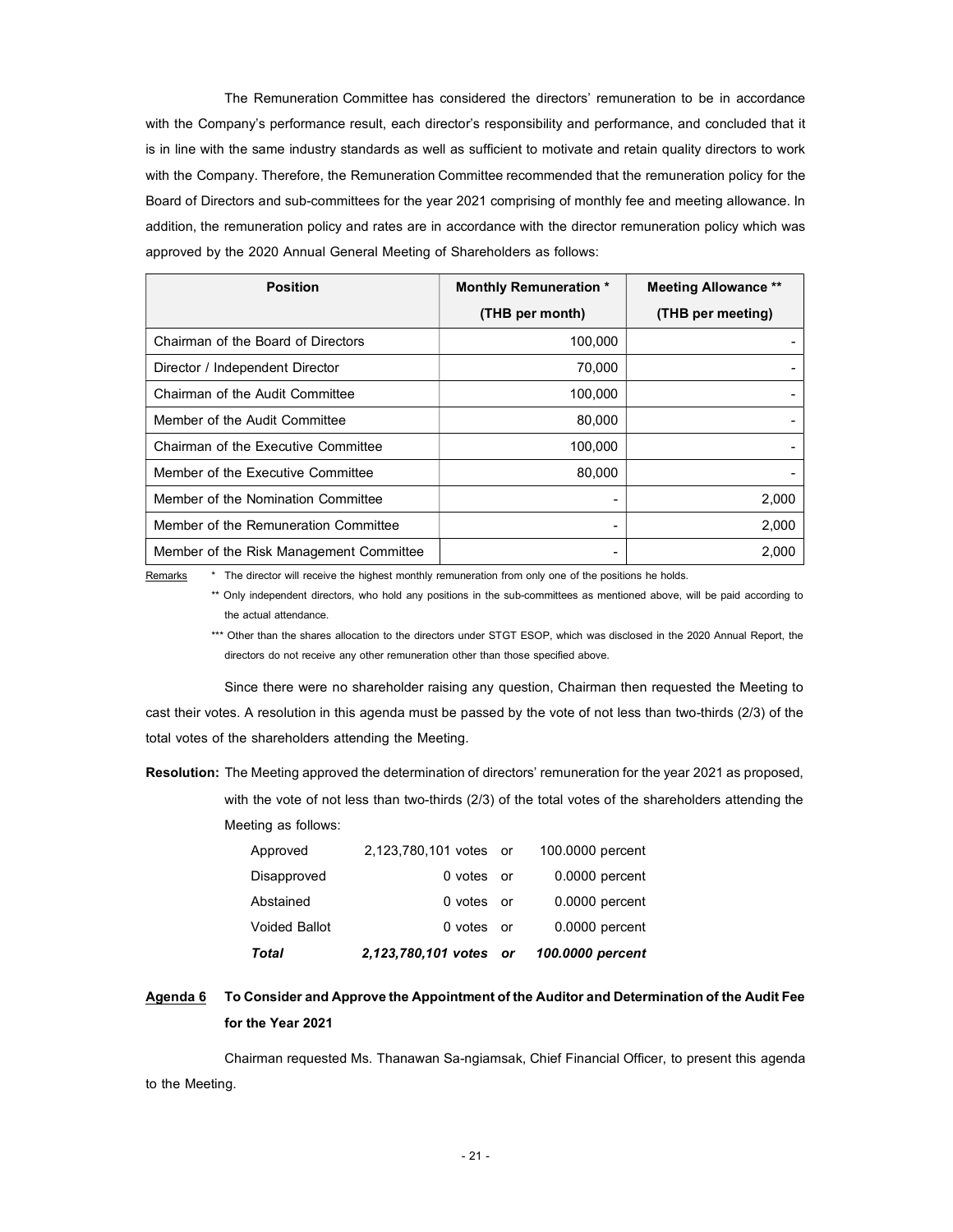Ms. Thanawan proposed to the Meeting that according to the Public Limited Companies Act and the Company's Articles of Association, the appointment of the Company's auditor and the audit fee must be approved at the Annual General Meeting of Shareholders. The Company is able to re-appoint the same auditor.

The Audit Committee has considered the performance of the auditor from EY Office Limited in previous year and recommended to appoint the auditor from EY Office Limited to be the Company's auditor. The list of auditors are as follows:

| 1. Mr. Supachai  | Phanyawattano | CPA No. 3930 |
|------------------|---------------|--------------|
| 2. Mr. Nattawut  | Santipet      | CPA No. 5730 |
| 3. Ms. Krongkaew | Limkittikul   | CPA No. 5874 |

Either of the above auditors can conduct an audit, express opinion on the financial statements, and certify the financial report of the Company. In the event that neither of these auditors is available, EY Office Limited can delegate another one of its Certified Public Accountants to conduct the audit.

In addition, those 3 auditors meet the specified qualifications by the Securities and Exchange Commission due to their knowledge, experience, and expertise in auditing many listed companies with the reasonable service fee and their credibility. EY Office Limited and the proposed auditors are independent and do not have any conflicts of interest with the Company and its subsidiaries, executives, major shareholders or any related person.

The proposed audit fee for the year 2021 is THB 3,660,000 excluding other non-audit fees such as Non-audit Fee for BOI Submission at the amount of THB 60,000 per certificate or other out-of-pocket expenses. The audit fee is increased from the previous year due to the expansion of the Company's production capacity and transferring of overall latex glove distribution business from STA.

In addition, the Company would like to inform that, for the year 2021, the Company's subsidiaries i.e. Shi Dong Shanghai Medical Equipment Company Limited, Premier System Engineering Company Limited, and Sadao P.S. Rubber Company Limited will appoint EY Office Limited to be the auditor of the companies as well as Sri Trang USA, Inc. will appoint Cherry Bekaert LLP. to be the auditor of the company.

Since there were no shareholder raising any question, Chairman then requested the Meeting to cast their votes. A resolution in this agenda must be passed by a majority votes of the shareholders who attend the Meeting and casting their votes.

Resolution: The Meeting approved the appointment of the auditor and determination of the audit fee for the year 2021 as proposed, with the majority votes of the total votes of the shareholders attending the Meeting and casting their vote as follows:

| Abstained            | 0 votes                |                  |
|----------------------|------------------------|------------------|
| Total                | 2,123,780,101 votes or | 100,0000 percent |
| <b>Voided Ballot</b> | 0 votes or             | 0.0000 percent   |
| Disapproved          | 1,754,200 votes or     | 0.0826 percent   |
| Approved             | 2,122,025,901 votes or | 99.9174 percent  |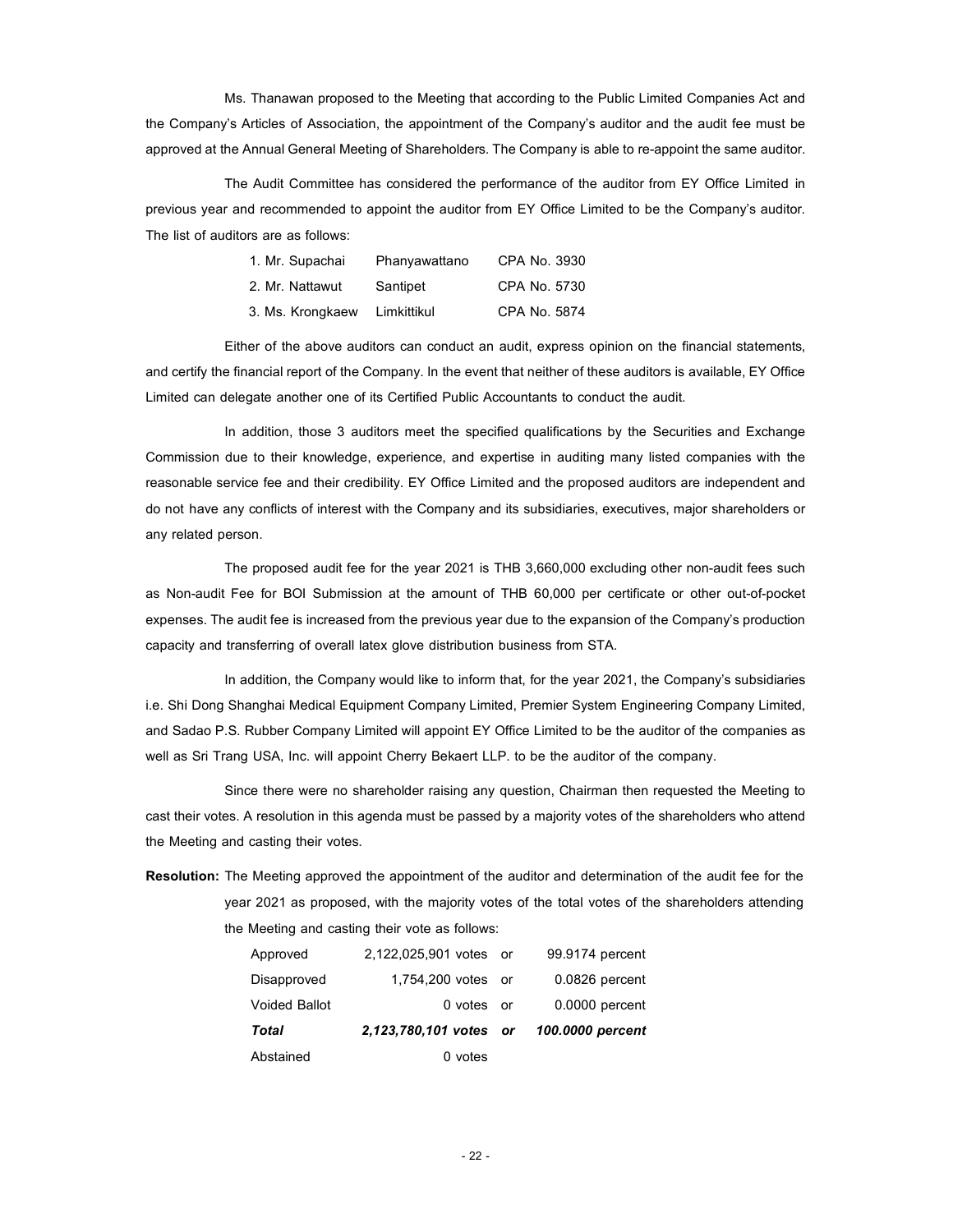# Agenda 7 To Consider and Approve the Issuance and Offering of the Company's Debentures at the amount not exceeding THB 8,000 Million

Chairman requested Ms. Thanawan Sa-ngiamsak, Chief Financial Officer, to present this agenda to the Meeting.

Ms. Thanawan proposed to the Meeting that the Company plans to issue and offer the Company's debentures at the amount not exceeding THB 8,000 million in order to use for general business operation and/or loan repayment and/or investment of the Company and its subsidiaries and/or working capital of the Company and its subsidiaries or other purposes as the Board of Directors consider to be appropriate during the period of the issuance and offering of such debentures.

| Issuer                 | Sri Trang Gloves (Thailand) Public Company Limited ("the Company")                  |
|------------------------|-------------------------------------------------------------------------------------|
| Objectives             | For general business operation and/or loan repayment and/or investment of the       |
|                        | Company and its subsidiaries and/or working capital of the Company and its          |
|                        | subsidiaries or other purposes as the Board of Directors consider to be             |
|                        | appropriate during the period of the issuance and offering of such debentures.      |
| <b>Type</b>            | Any and all types or categories of debentures, including without limitation, name-  |
|                        | registered debentures or bearer debentures, secured or unsecured debentures         |
|                        | subordinated<br>unsubordinated<br>without<br>and<br>debentures,<br>with<br>or<br>or |
|                        | debentureholders' representative, as appropriate, subject to market conditions or   |
|                        | any other factors at the time of each issuance and offering of the debenture.       |
| Currency               | Thai Baht and/or other equivalent amount in any other foreign currencies.           |
| <b>Total Amount of</b> | Not exceeding THB 8,000 million or other equivalent amount in any other foreign     |
| <b>Debentures</b>      | currencies.                                                                         |
|                        | In addition, the debenture that has been issued but not redeemed, at any time,      |
|                        | shall not exceed the total amount as aforementioned.                                |
|                        | In this respect, the principal amount of the debentures redeemed and purchased      |
|                        | by the Company in any case shall be counted towards the available principal         |
|                        | amount of the debentures that can be issued and offered by the Company              |
|                        | (Revolving Principal Basis).                                                        |
| <b>Interest Rate</b>   | To be determined, subject to market conditions at the time of each issuance and     |
|                        | offering of the debentures.                                                         |
| Tenor of Debenture     | Subject to market conditions at the time of each issuance and offering of the       |
|                        | debentures, however, under the notifications of Capital Market Advisory Board       |
|                        | and/or the Securities and Exchange Commission.                                      |
| Early Redemption       | Debentureholders and/or the Company may or may not have the right to redeem         |
|                        | prior to their respective maturity dates, depending on the terms and conditions     |
|                        | of the relevant debentures.                                                         |

The information of issuance and offering of the Company's debentures are as follows: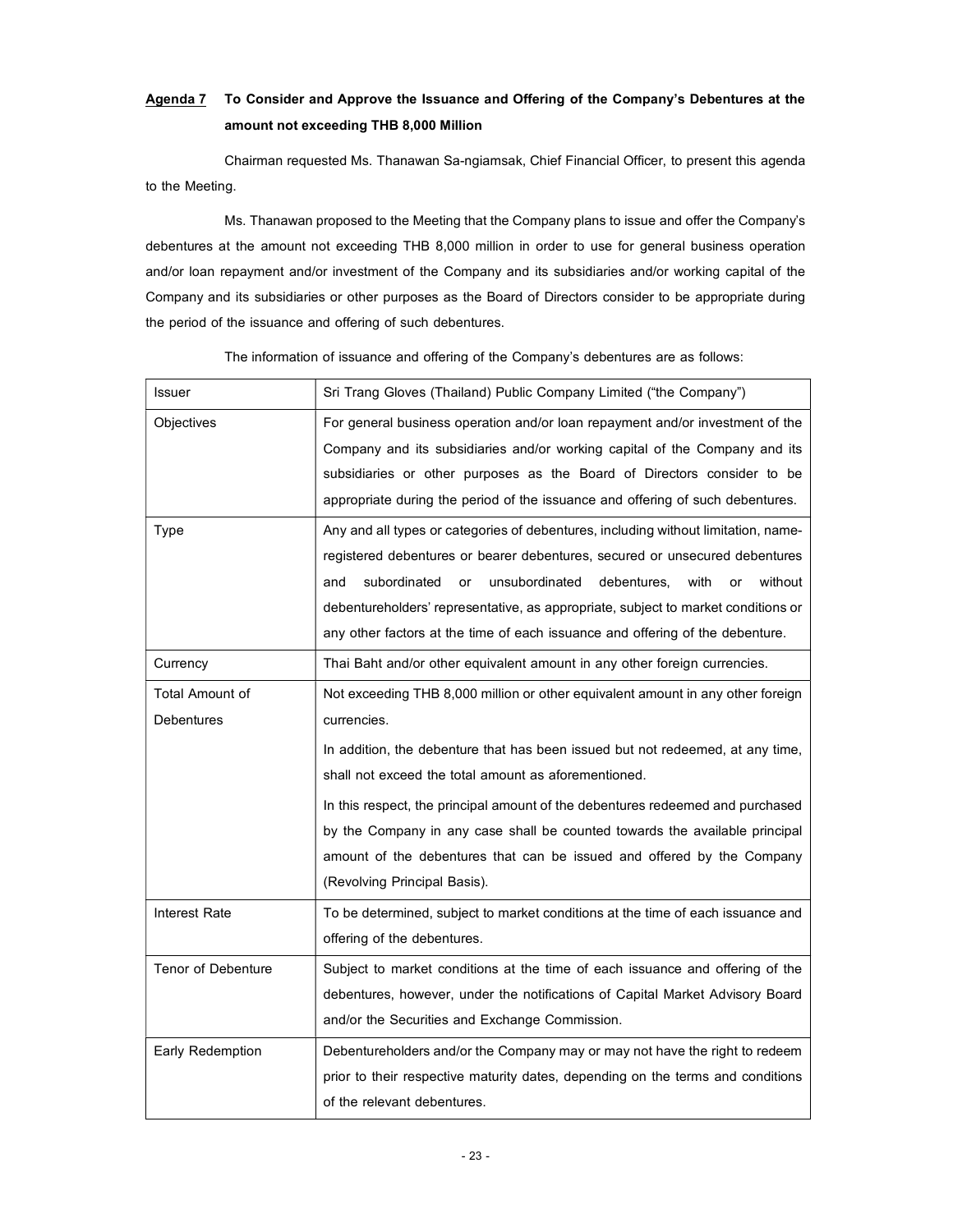| <b>Offering Method</b> | Offering all debentures at one time or several times, which can be divided into      |
|------------------------|--------------------------------------------------------------------------------------|
|                        | one or several tranches of debentures, or gradually issue the debentures from        |
|                        | time to time. It may be offered to public and/or private placement and/or            |
|                        | institutional investors and/or high net-worth investors and/or specific investors in |
|                        | the domestic and/or overseas in accordance with the notification of the Securities   |
|                        | and Exchange Commission and/or the Capital Market Supervisory Board and/or           |
|                        | announcements, regulations, rules and other related law, that is effective at the    |
|                        | time of issuing and offering the debentures                                          |

In this regard, the Executive Committee and/or the Chief Executive Officer of the Company or the person(s) entrusted by the Executive Committee and/or the Chief Executive Officer shall be authorized to have the power to take any actions necessary for, and relevant to, the issuance and offering of the debentures in compliance with the relevant laws and rules, including but not limited to, determining and amending arrangements, details and other terms and conditions of the debentures (such as name of the debentures, offering amount of each issuance, collateral (if any), currency, type, tenure, issuance date, maturity date, par value, offering price, coupon rate, principal repayment, coupon payment, redemption method, right of early redemption, allocation method, details of offering, terms and conditions, convertible conditions, etc.); arranging, preparing, entering into, negotiating, amending, certifying, signing and executing the relevant agreements, documents and evidences, including application, registration statement, prospectus, offering circular, underwriting agreement and other relevant agreements necessary for the issuance and offering of debentures; appointing any financial advisor, underwriter, arranger, credit rating agency, appraiser, legal advisor, registrar, paying agent, debentureholders' representative, or other advisors or persons who are relevant to the issuance and offering of the debentures; registering the debentures with the Thai Bond Market Association or in any stock exchange or other secondary market; and applying for an approval, waiver or consent, contacting, providing, disclosing, agreeing to, furnishing and submitting any relevant information, documents and evidences to any competent Government agencies and the Office of the Securities and Exchange Commission, Thailand, the Thai Bond Market Association, the Bank of Thailand and any other authorities in relation to the issuance and offering of the debentures and the registration of the debentures; undertake necessary actions in order to achieve the objective of debenture issuance, as well as appointing any attorney, representative, agent or substitute to perform the foregoing.

Since there were no shareholder raising any question, Chairman then requested the Meeting to cast their votes. A resolution in this agenda must be passed by the vote of not less than three-fourths (3/4) of the total votes of the shareholders attending the Meeting and entitled to vote.

Resolution: The Meeting approved the issuance and offering of the Company's debentures at the amount not exceeding THB 8,000 million as proposed, with the vote of not less than three-fourths (3/4) of the total votes of the shareholders attending the Meeting and entitled to vote as follows:

| Total         | 2,123,780,101 votes or | 100.0000 percent |
|---------------|------------------------|------------------|
| Voided Ballot | 0 votes or             | 0.0000 percent   |
| Abstained     | 0 votes or             | $0.0000$ percent |
| Disapproved   | 0 votes or             | $0.0000$ percent |
| Approved      | 2,123,780,101 votes or | 100,0000 percent |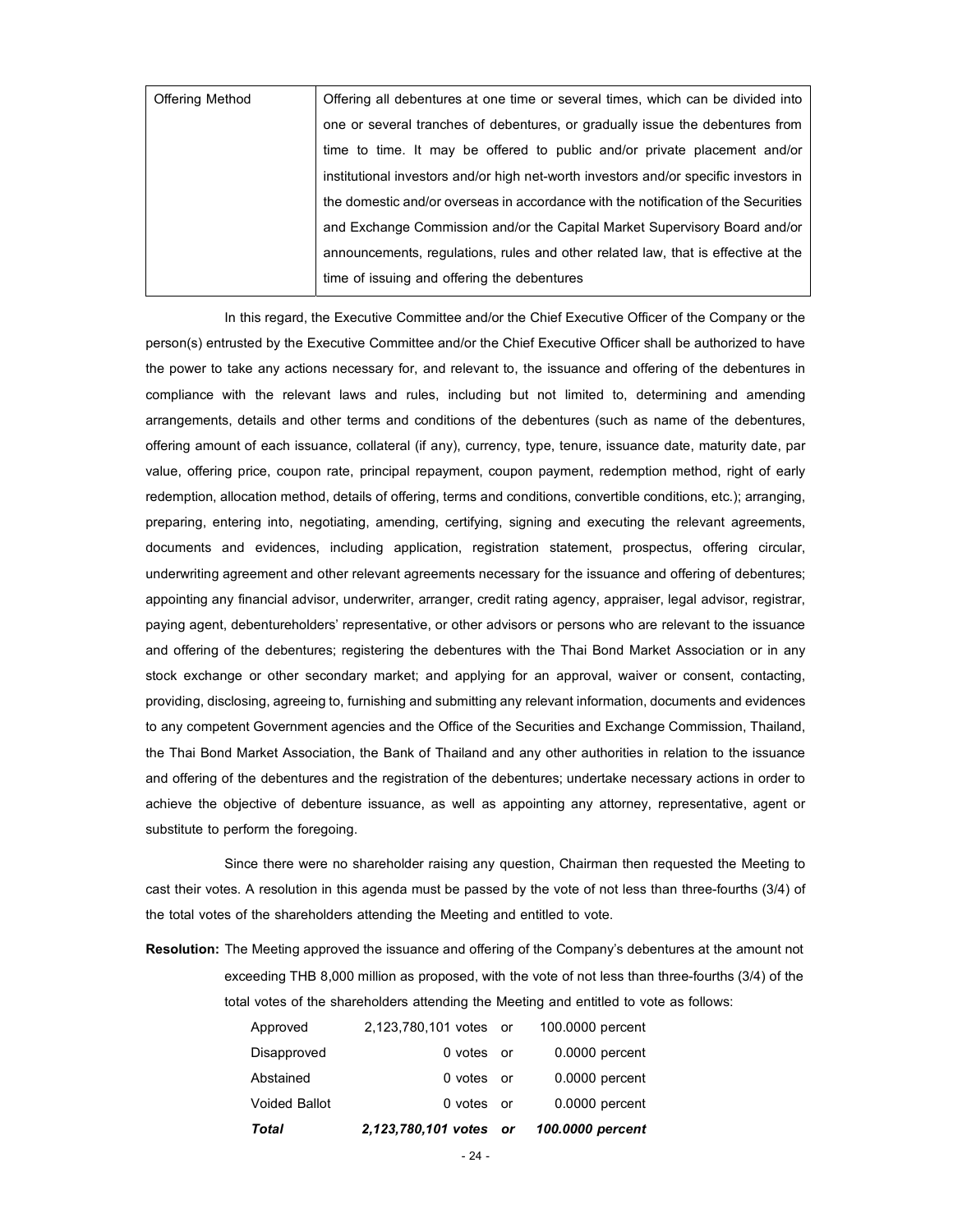# Agenda 8 Other Matters (if any)

There were no other matters proposed to the Meeting for consideration.

There were shareholders sent the following questions:

| Mr. Piyapong Prasartthong        | Raised 3 questions as follows:                                                                                                                                                                                                                                                                                         |
|----------------------------------|------------------------------------------------------------------------------------------------------------------------------------------------------------------------------------------------------------------------------------------------------------------------------------------------------------------------|
| (Shareholder attended in person) | 1. Does the current initiation of COVID-19 vaccination in Thailand or other                                                                                                                                                                                                                                            |
|                                  | countries around the world affect the demand of rubber gloves to increase                                                                                                                                                                                                                                              |
|                                  | or not? How?                                                                                                                                                                                                                                                                                                           |
|                                  | 2. Will the Company expand the production factory to other regions rather than                                                                                                                                                                                                                                         |
|                                  | the South of Thailand, such as to the North-East of Thailand?                                                                                                                                                                                                                                                          |
|                                  | 3. As the Company had resolution to change the par value of shares by par                                                                                                                                                                                                                                              |
|                                  | split, the number of shares before the par split would be double or not?                                                                                                                                                                                                                                               |
| Ms. Thanawan Sa-ngiamsak         | Answered the questions as follows:                                                                                                                                                                                                                                                                                     |
| (Chief Financial Officer)        | 1. The Company believes that the demand of gloves, although vaccination has<br>been rolled out in many countries, will not be affected overall. However, if<br>you ask about the growth, there are many sources of information that provide<br>different figures. The view from the Company is that the demand of both |
|                                  | medical and non-medical latex gloves is still a relatively high and 2021                                                                                                                                                                                                                                               |
|                                  | demand should not substantially decrease from 2020.                                                                                                                                                                                                                                                                    |
|                                  | 3. Correct. For the existing shareholders who held 1 share, after the par value                                                                                                                                                                                                                                        |
|                                  | was changed, the share will change to be 2 shares but the value per share                                                                                                                                                                                                                                              |
|                                  | will be reduced by half as well.                                                                                                                                                                                                                                                                                       |
| Ms. Jarinya Jirojkul             | Additional answered the question as follows:                                                                                                                                                                                                                                                                           |
| (Chief Executive Officer)        | 2. To expand the production capacity of latex rubber gloves to other regions,                                                                                                                                                                                                                                          |
|                                  | the North East of Thailand is one of the business plans that the Company is                                                                                                                                                                                                                                            |
|                                  | considering the possibility. In addition to expand the production capacity<br>domestically, the Company also plans to expand its business investment                                                                                                                                                                   |
|                                  | overseas, which is now in a study of the possibility as well.                                                                                                                                                                                                                                                          |
|                                  |                                                                                                                                                                                                                                                                                                                        |
| Mr. Teeranon Luekiattikul        | Raised 5 questions as follows:<br>4. How much the Company's glove expansion capacity increase in this year                                                                                                                                                                                                             |
| (Shareholder attended in person) | from the current production capacity?                                                                                                                                                                                                                                                                                  |
|                                  | 5. Does the blocked ship at the Suez Canal traffic affect the Company's export?                                                                                                                                                                                                                                        |
|                                  | 6. Does the depreciation of the Thai Baht have a good impact to the Company                                                                                                                                                                                                                                            |
|                                  | or not?                                                                                                                                                                                                                                                                                                                |
|                                  | 7. The United States of America prohibited to import the rubber gloves that                                                                                                                                                                                                                                            |
|                                  | produced from the giant producer in Malaysia, how much good impact to the                                                                                                                                                                                                                                              |
|                                  | company?                                                                                                                                                                                                                                                                                                               |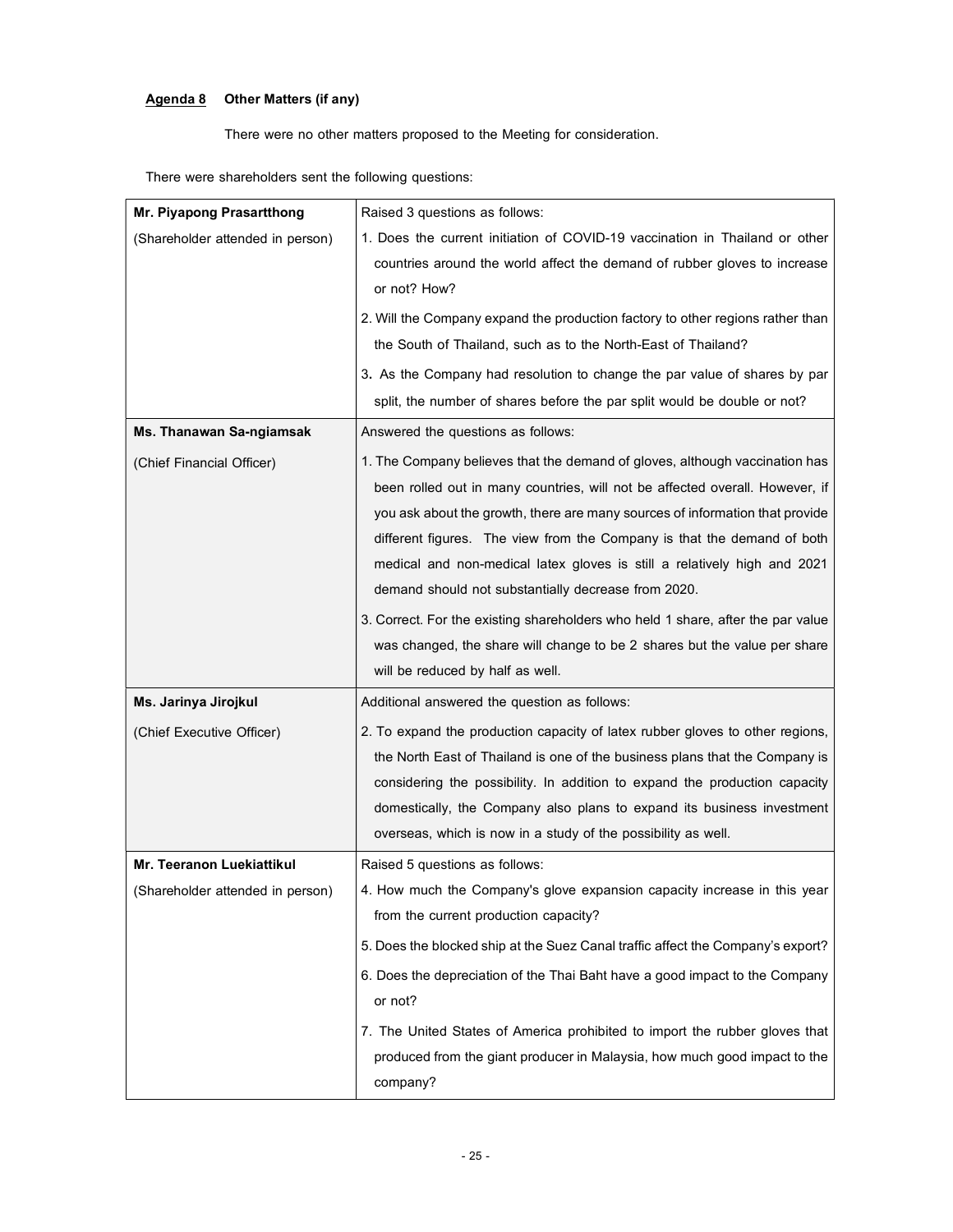|                           | 8. Both the COVID-19 vaccination and the increase in supply from the other       |
|---------------------------|----------------------------------------------------------------------------------|
|                           | producers or newly established company, the investors have concern about         |
|                           | decrease in rubber glove price in the future. If the prices decrease to normal   |
|                           | level as before the pandemic, will the Company's expansion of production         |
|                           | capacity subsidize on decreasing price?                                          |
| Ms. Thanawan Sa-ngiamsak  | Answered the questions as follows:                                               |
| (Chief Financial Officer) | 4. In this year, the Company will launch 3 new factories in every quarter which  |
|                           | gradually operate from 2Q/2021 onwards. The overall production capacity          |
|                           | this year will increase by 10-15 percent from the previous year. In 2022, the    |
|                           | capacity will rapidly increase as a result from the full production capacity of  |
|                           | the new factories that stated this year as well as other additional projects.    |
|                           | Therefore, the capacity in 2022 will increase in approximate 40 percent from     |
|                           | 2021. In the next 3-4 years or until 2024, the Company has set a production      |
|                           | capacity target to increase from approximately of 33,000 million pieces to be    |
|                           | approximately 80,000 million pieces, which is in approximately of 150 percent    |
|                           | from total current production capacity. The Company has a source of funds        |
|                           | that is sufficient to support the production capacity expansion plan including   |
|                           | cash from IPO proceed, internal cash flow and to issue debentures as             |
|                           | approved by shareholders from the previous agenda. In the Company view,          |
|                           | there should not be any financial problems for the expansion of production       |
|                           | capacity.                                                                        |
|                           | 6. As an exporter, the depreciation of Thai Baht is good for the Company as      |
|                           | well as the competitiveness. However, the fluctuation of Thai Baht is always     |
|                           | be our concern, which is an external factor that could not be controlled.        |
|                           | However, the current exchange rate is at appropriate.                            |
|                           | 7. There should be a huge impact for any company that is unable to export        |
|                           | products to the United States due to the fact that the United States is the      |
|                           | largest gloves consumption for both the total consumption and the                |
|                           | consumption per capita. In 2020, since the situation of COVID-19, the market     |
|                           | in United State is the market that pay the highest prices for rubber gloves,     |
|                           | therefore, any producer who has a problem exporting rubber gloves to United      |
|                           | State will be inevitably has total impact. For the overall impact to the         |
|                           | Company, if we viewed in the short term, this is still too early to be assessed. |
|                           | However, these day, everyone in the supply chain, especially customers,          |
|                           | have prioritized the importance of the ESG (Environmental, Social and            |
|                           | Governance) as it has a greater impact on their long-term business               |
|                           | operations. The Company has high standard in ESG, whether it is                  |
|                           | environmental friendly production or employee treatment both white collar        |
|                           | and blue collar. The Company operates under the highest standards and            |
|                           | was recognized by the Rating Agency which is in a group of European              |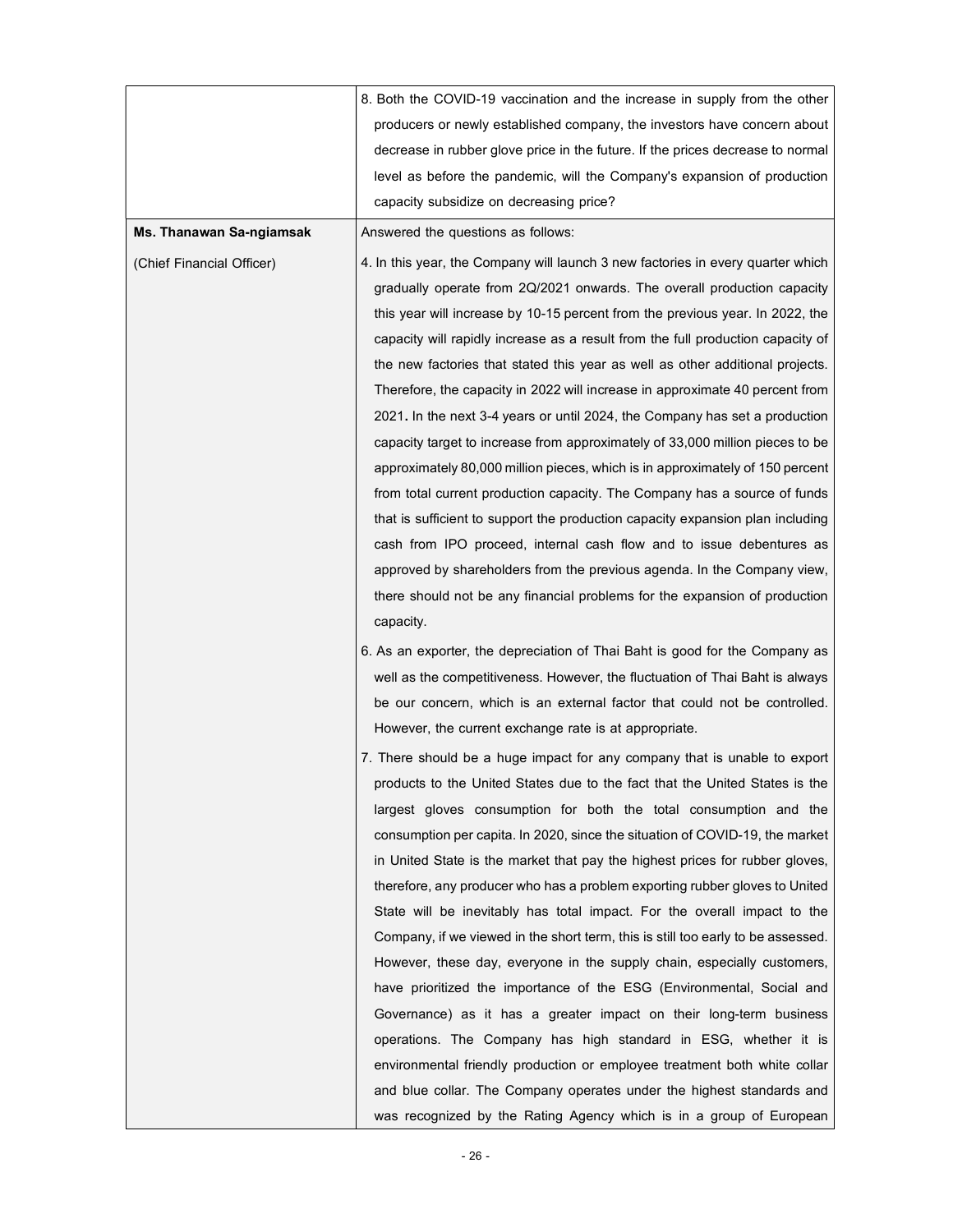countries which the company received the highest rating. Therefore, the Company would like to inform the shareholders that the Company has conducted in such matters as it is a corporate culture and the Company promises to continue and keep doing such things in the future. This will result as a long-term benefit to the Company.

|                            | 8. The Company still believes in the strong demand of gloves. The decrease    |
|----------------------------|-------------------------------------------------------------------------------|
|                            | of price is mainly from supply and panic purchase during the epidemic. If     |
|                            | asked that will the price return to the situation before COVID-19 both in     |
|                            | terms of price and profit or not, the Company views that it is not likely to  |
|                            | reach that extent. As a result of the COVID-19 situation, the world is        |
|                            | changed especially the consumer's behavior as well as the higher demand       |
|                            | of gloves from the business that has never been used gloves before. These     |
|                            | are the reason that the company is at confidence to expand the production     |
|                            | capacity to increase by 150 percent in the next 3-4 years. From the vision    |
|                            | of the company, this leads many businesses from various countries around      |
|                            | the world to seek to cooperate with the Company during COVID-19. Also         |
|                            | there are a number of factors that have caused many customers to contact      |
|                            | the Company as well. However, many stakeholders would like to become a        |
|                            | business partner with the Company. As a result of the quality of our products |
|                            | and ESG that the Company has abided to, the Company believes that we          |
|                            | have a strong foundation of the business. Moreover, the NRPD Gloves are       |
|                            | products that are well distributed in emerging market which are very well     |
|                            | accepted among customers. From such mentioned earlier, the Company            |
|                            | can assure that the Company's profit will unlikely to be lower than the       |
|                            | situation before COVID-19. However, there are still many uncontrollable       |
|                            | factors such as currency, the entry of large capacity by new producers which  |
|                            | may affect to the selling price of the product of the Company.                |
| Ms. Jarinya Jirojkul       | Additional answered a question as follows:                                    |
| (Chief Executive Officer)  | 5. The Company may have short-term affect for the ships that had already      |
|                            | departed may be delayed by approximately 2 weeks to another next 1 month.     |
|                            | Or around April 2021, it may also affected shortage of the container and the  |
|                            | postpone of the shipment.                                                     |
| Ms. Dawprakay Sinthanabodi | Raised 2 questions as follows:                                                |
| (Proxy)                    | 9. Does the news of Suez Canal affect the Company?                            |
|                            | 10. Top glove was banned from the United States. Is this good impact to the   |
|                            | Company?                                                                      |
| Ms. Thanawan Sa-ngiamsak   | Answered the questions as follows:                                            |
| (Chief Financial Officer)  | 9. As explained in item 5                                                     |

10. As explained in item 7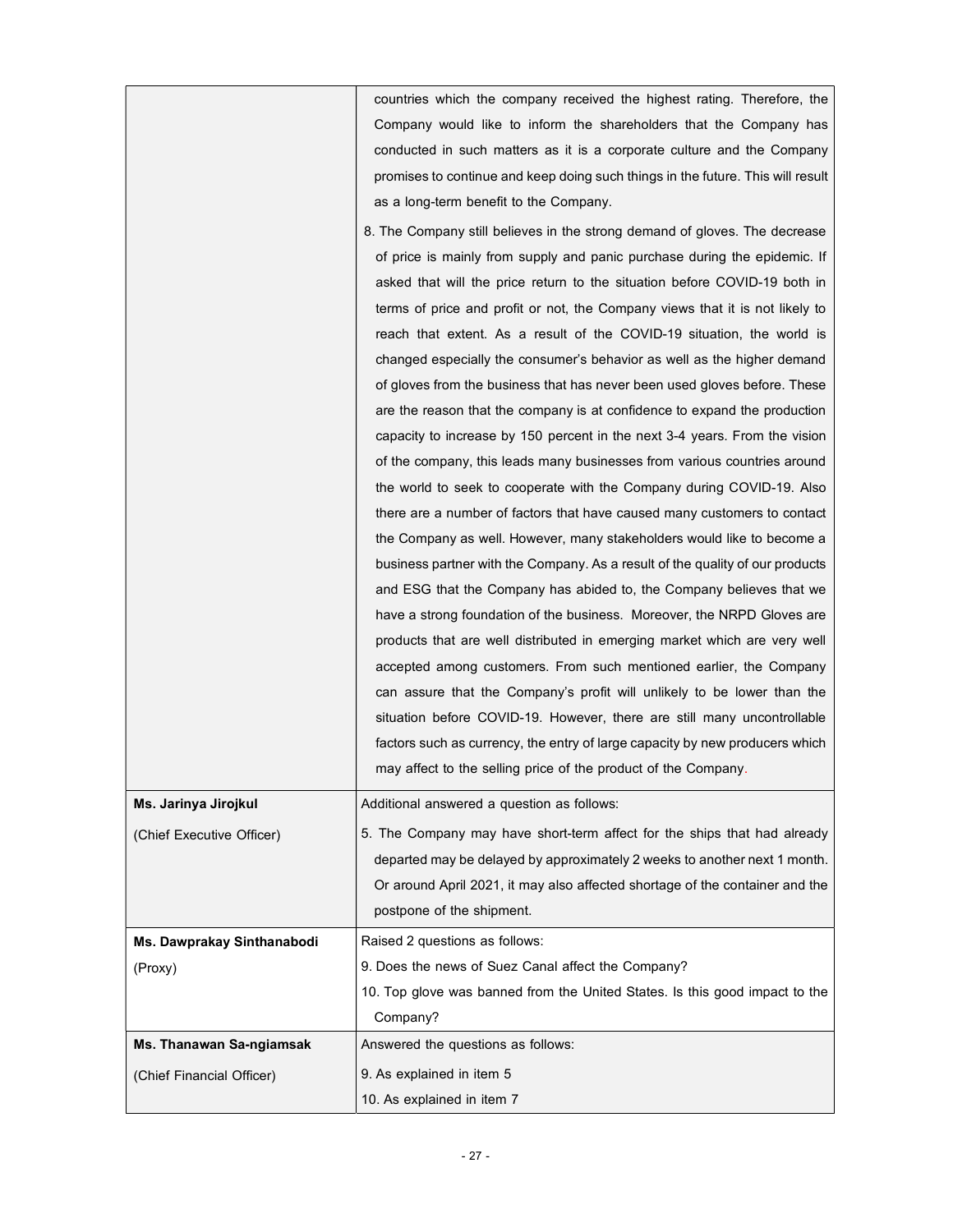| <b>Mr. Phuritat Sanmontrikul</b> | Raised 3 questions as follows:                                                                                                                       |
|----------------------------------|------------------------------------------------------------------------------------------------------------------------------------------------------|
| (Shareholder attended in person) | 11. When will the Company start to distribute the low protein latex glove? Has                                                                       |
|                                  | the Company registered for the patent? There is a concern that competitors                                                                           |
|                                  | can produce the same product to compete with the Company.                                                                                            |
|                                  | 12. Does the Company plan to diversify business or acquire shares in other                                                                           |
|                                  | company with different business from latex rubber glove?                                                                                             |
|                                  | 13. The parent company, STA, started hemp plantation business, does the                                                                              |
|                                  | Company plan to extend in hemp business such as hemp extraction plant or                                                                             |
|                                  | down-stream production?                                                                                                                              |
| Ms. Jarinya Jirojkul             | Answered a question as follows:                                                                                                                      |
| (Chief Executive Officer)        | 11. For latex glove with no detectable protein allergen, the Company intends                                                                         |
|                                  | to make the latex protein not cause any allergic reaction. In fact, there are                                                                        |
|                                  | only 4 types of natural allergens. All are in the research and development                                                                           |
|                                  | project of the Company and tendency to accomplish earlier. The Company                                                                               |
|                                  | has planned and expected that it will be available in the market in the second                                                                       |
|                                  | half of 2021. For the patent, currently the Company has several procedures                                                                           |
|                                  | to develop these types of gloves, therefore the Company has not yet                                                                                  |
|                                  | registered for any patent but planned to register after the research and                                                                             |
|                                  | development is success. However, the Company is confident that the patent                                                                            |
|                                  | can be filed because there are many procedures to produce low-protein or                                                                             |
|                                  | zero allergen latex glove, but the procedure that the Company working on is<br>different from the process in the past.                               |
|                                  |                                                                                                                                                      |
| Ms. Thanawan Sa-ngiamsak         | Additional answered the questions as follows:                                                                                                        |
| (Chief Financial Officer)        | 12. Currently, the Company still focus on the product that the Company is at                                                                         |
|                                  | expert, which is to produce quality latex rubber gloves export to customers                                                                          |
|                                  | all over the world. However, if there are any other interested business<br>opportunities and able to increase a good return to the shareholders, the |
|                                  | Company is pleased to further explore and study.                                                                                                     |
|                                  | 13. As the Company still cannot figure out the relationship between hemp and                                                                         |
|                                  | gloves. Therefore, let the parent company start the hemp business as an                                                                              |
|                                  | upstream business.                                                                                                                                   |
| Mr. Pradit Sutthibenjakul        | Raised the questions as follows:                                                                                                                     |
|                                  | 14. Does the Company currently have full 100 percent of production capacity?                                                                         |
| (Shareholder attended in person) | How much the production capacity in 1Q/2021?                                                                                                         |
|                                  | 15. As news, the Company has product pre order for 1.5-2 years, has the                                                                              |
|                                  | Company locked the product price?                                                                                                                    |
|                                  | 16. How the Company's trading the shares in SGX and how many shares will                                                                             |
|                                  | be allocated?                                                                                                                                        |
|                                  | 17. What is the impact from the Suez Canal traffic situation to the Company?                                                                         |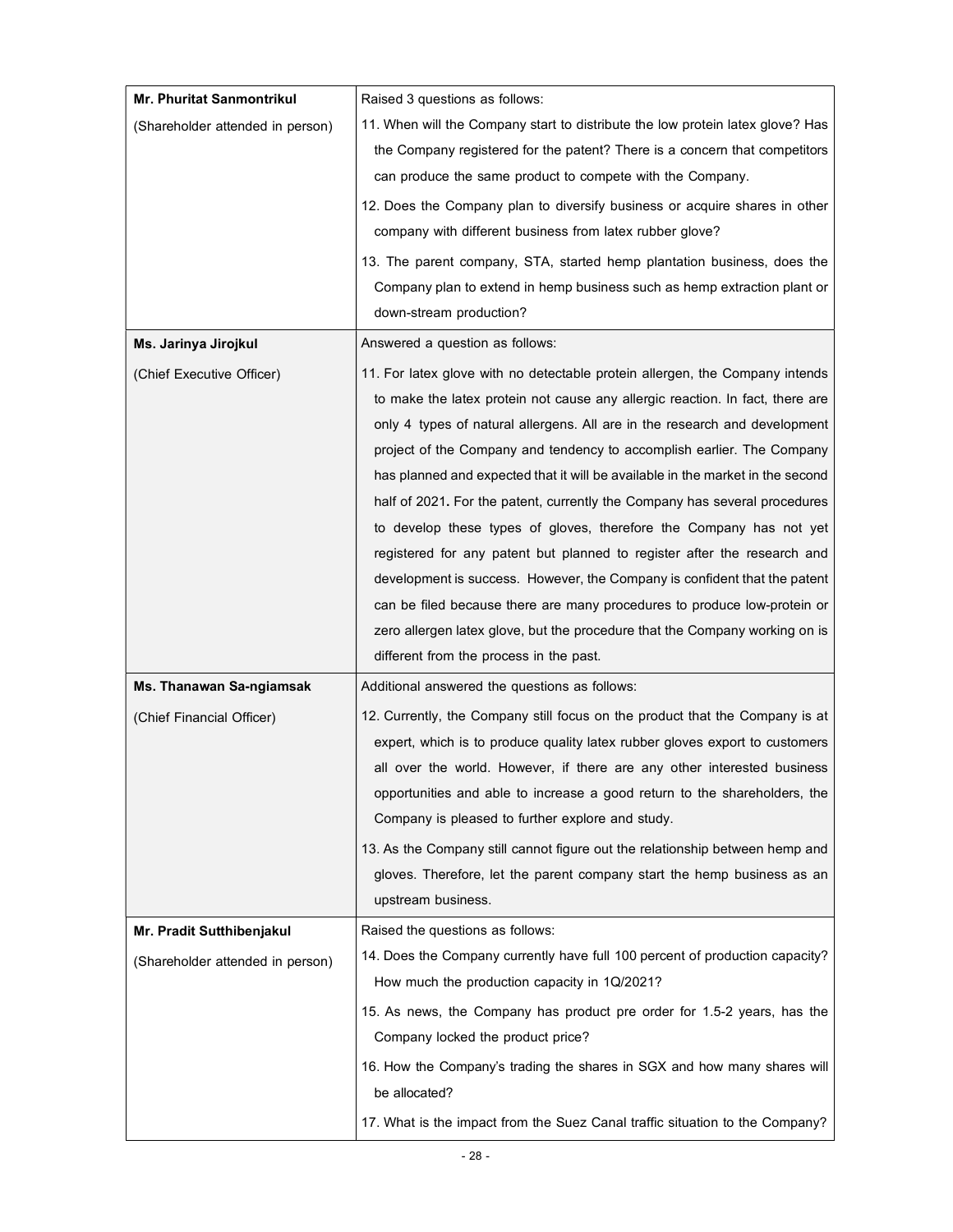| Answered the questions as follows:<br>Ms. Thanawan Sa-ngiamsak<br>14. As usual, the actual operating capacity can be determined from the<br>(Chief Financial Officer)<br>utilization rate of actual production output. At this moment, the best rate as<br>the Company can perform is approximately 95 percent. 2 years ago, the<br>Company can perform approximately 85-90 percent, which is considered<br>now to be at best. As a situation that the gloves are well priced together with<br>a good performance of the Company, to reach 100 percent of all actual<br>production capacity is still difficult due to various factors which affect the<br>output of the production. However, as the Company can perform utilization<br>rate of at 95 percent, the Company considered this as a top of the industry<br>while other manufacturers are performed approximately 85-90 percent which<br>is considered a relatively standard capacity utilization rate of the industry.<br>15. From the increase in demand, the factor that is moving relatively as quickly<br>as the selling price is cost. Raw material prices, especially synthetic latex<br>and natural rubber latex prices move very fast. As presented in the agenda<br>regarding the Company's performance results, raw material prices in 1Q-<br>$3Q/2020$ had been stable, but in $4Q/2020$ , which was a period the glove<br>prices had shot high, the raw material prices increased very quickly at high<br>price. It is unpredictable whether raw material prices will further move as fast<br>as this situation or not. It is the reason that the Company shall not forecast<br>and fix a long-term price of gloves that would limit the Company's<br>performance result in case the raw material price shoot up. This is<br>considered as the strategy that the Company attempt to adjust the price to<br>be flexible to generate the highest return to shareholders. Therefore, some<br>orders for the next 1.5-2 years (which are not the majority) have already<br>been fixed the price and will deliver the products within 6-12 months as well<br>as the majority order will be at the fixed price 2-3 months before delivery.<br>This will make a flexibility to the Company to be able to adjust the price to<br>be accordance with the raw material price movement.<br>16. Listing on the Singapore Exchange will not issue any new shares.<br>Therefore, there will be no new share allocated to shareholders and no<br>underwriter. However, this is to increase the trading demand of the<br>Company's shares. It is like the Company put the Company's shares on the<br>Singapore's shelf addition to Thailand's shelf. This is because the Singapore<br>Exchange is a market with a large pool number of retail shareholders and<br>large financial institutions, which have quite a good liquidity in the market.<br>Also, there are many glove companies that already listed on this market.<br>The familiarity of investors in Singapore then are not less than Thai investors.<br>The existing shareholders in Thailand are able to transfer their shares to the |  |  |
|-----------------------------------------------------------------------------------------------------------------------------------------------------------------------------------------------------------------------------------------------------------------------------------------------------------------------------------------------------------------------------------------------------------------------------------------------------------------------------------------------------------------------------------------------------------------------------------------------------------------------------------------------------------------------------------------------------------------------------------------------------------------------------------------------------------------------------------------------------------------------------------------------------------------------------------------------------------------------------------------------------------------------------------------------------------------------------------------------------------------------------------------------------------------------------------------------------------------------------------------------------------------------------------------------------------------------------------------------------------------------------------------------------------------------------------------------------------------------------------------------------------------------------------------------------------------------------------------------------------------------------------------------------------------------------------------------------------------------------------------------------------------------------------------------------------------------------------------------------------------------------------------------------------------------------------------------------------------------------------------------------------------------------------------------------------------------------------------------------------------------------------------------------------------------------------------------------------------------------------------------------------------------------------------------------------------------------------------------------------------------------------------------------------------------------------------------------------------------------------------------------------------------------------------------------------------------------------------------------------------------------------------------------------------------------------------------------------------------------------------------------------------------------------------------------------------------------------------------------------------------------------------------------------------------------------------------------------------------------------------------------------------------------------------------------------------------------------------------------------------------------------------------------------|--|--|
|                                                                                                                                                                                                                                                                                                                                                                                                                                                                                                                                                                                                                                                                                                                                                                                                                                                                                                                                                                                                                                                                                                                                                                                                                                                                                                                                                                                                                                                                                                                                                                                                                                                                                                                                                                                                                                                                                                                                                                                                                                                                                                                                                                                                                                                                                                                                                                                                                                                                                                                                                                                                                                                                                                                                                                                                                                                                                                                                                                                                                                                                                                                                                           |  |  |
|                                                                                                                                                                                                                                                                                                                                                                                                                                                                                                                                                                                                                                                                                                                                                                                                                                                                                                                                                                                                                                                                                                                                                                                                                                                                                                                                                                                                                                                                                                                                                                                                                                                                                                                                                                                                                                                                                                                                                                                                                                                                                                                                                                                                                                                                                                                                                                                                                                                                                                                                                                                                                                                                                                                                                                                                                                                                                                                                                                                                                                                                                                                                                           |  |  |
|                                                                                                                                                                                                                                                                                                                                                                                                                                                                                                                                                                                                                                                                                                                                                                                                                                                                                                                                                                                                                                                                                                                                                                                                                                                                                                                                                                                                                                                                                                                                                                                                                                                                                                                                                                                                                                                                                                                                                                                                                                                                                                                                                                                                                                                                                                                                                                                                                                                                                                                                                                                                                                                                                                                                                                                                                                                                                                                                                                                                                                                                                                                                                           |  |  |
|                                                                                                                                                                                                                                                                                                                                                                                                                                                                                                                                                                                                                                                                                                                                                                                                                                                                                                                                                                                                                                                                                                                                                                                                                                                                                                                                                                                                                                                                                                                                                                                                                                                                                                                                                                                                                                                                                                                                                                                                                                                                                                                                                                                                                                                                                                                                                                                                                                                                                                                                                                                                                                                                                                                                                                                                                                                                                                                                                                                                                                                                                                                                                           |  |  |
|                                                                                                                                                                                                                                                                                                                                                                                                                                                                                                                                                                                                                                                                                                                                                                                                                                                                                                                                                                                                                                                                                                                                                                                                                                                                                                                                                                                                                                                                                                                                                                                                                                                                                                                                                                                                                                                                                                                                                                                                                                                                                                                                                                                                                                                                                                                                                                                                                                                                                                                                                                                                                                                                                                                                                                                                                                                                                                                                                                                                                                                                                                                                                           |  |  |
|                                                                                                                                                                                                                                                                                                                                                                                                                                                                                                                                                                                                                                                                                                                                                                                                                                                                                                                                                                                                                                                                                                                                                                                                                                                                                                                                                                                                                                                                                                                                                                                                                                                                                                                                                                                                                                                                                                                                                                                                                                                                                                                                                                                                                                                                                                                                                                                                                                                                                                                                                                                                                                                                                                                                                                                                                                                                                                                                                                                                                                                                                                                                                           |  |  |
|                                                                                                                                                                                                                                                                                                                                                                                                                                                                                                                                                                                                                                                                                                                                                                                                                                                                                                                                                                                                                                                                                                                                                                                                                                                                                                                                                                                                                                                                                                                                                                                                                                                                                                                                                                                                                                                                                                                                                                                                                                                                                                                                                                                                                                                                                                                                                                                                                                                                                                                                                                                                                                                                                                                                                                                                                                                                                                                                                                                                                                                                                                                                                           |  |  |
|                                                                                                                                                                                                                                                                                                                                                                                                                                                                                                                                                                                                                                                                                                                                                                                                                                                                                                                                                                                                                                                                                                                                                                                                                                                                                                                                                                                                                                                                                                                                                                                                                                                                                                                                                                                                                                                                                                                                                                                                                                                                                                                                                                                                                                                                                                                                                                                                                                                                                                                                                                                                                                                                                                                                                                                                                                                                                                                                                                                                                                                                                                                                                           |  |  |
|                                                                                                                                                                                                                                                                                                                                                                                                                                                                                                                                                                                                                                                                                                                                                                                                                                                                                                                                                                                                                                                                                                                                                                                                                                                                                                                                                                                                                                                                                                                                                                                                                                                                                                                                                                                                                                                                                                                                                                                                                                                                                                                                                                                                                                                                                                                                                                                                                                                                                                                                                                                                                                                                                                                                                                                                                                                                                                                                                                                                                                                                                                                                                           |  |  |
|                                                                                                                                                                                                                                                                                                                                                                                                                                                                                                                                                                                                                                                                                                                                                                                                                                                                                                                                                                                                                                                                                                                                                                                                                                                                                                                                                                                                                                                                                                                                                                                                                                                                                                                                                                                                                                                                                                                                                                                                                                                                                                                                                                                                                                                                                                                                                                                                                                                                                                                                                                                                                                                                                                                                                                                                                                                                                                                                                                                                                                                                                                                                                           |  |  |
|                                                                                                                                                                                                                                                                                                                                                                                                                                                                                                                                                                                                                                                                                                                                                                                                                                                                                                                                                                                                                                                                                                                                                                                                                                                                                                                                                                                                                                                                                                                                                                                                                                                                                                                                                                                                                                                                                                                                                                                                                                                                                                                                                                                                                                                                                                                                                                                                                                                                                                                                                                                                                                                                                                                                                                                                                                                                                                                                                                                                                                                                                                                                                           |  |  |
|                                                                                                                                                                                                                                                                                                                                                                                                                                                                                                                                                                                                                                                                                                                                                                                                                                                                                                                                                                                                                                                                                                                                                                                                                                                                                                                                                                                                                                                                                                                                                                                                                                                                                                                                                                                                                                                                                                                                                                                                                                                                                                                                                                                                                                                                                                                                                                                                                                                                                                                                                                                                                                                                                                                                                                                                                                                                                                                                                                                                                                                                                                                                                           |  |  |
|                                                                                                                                                                                                                                                                                                                                                                                                                                                                                                                                                                                                                                                                                                                                                                                                                                                                                                                                                                                                                                                                                                                                                                                                                                                                                                                                                                                                                                                                                                                                                                                                                                                                                                                                                                                                                                                                                                                                                                                                                                                                                                                                                                                                                                                                                                                                                                                                                                                                                                                                                                                                                                                                                                                                                                                                                                                                                                                                                                                                                                                                                                                                                           |  |  |
|                                                                                                                                                                                                                                                                                                                                                                                                                                                                                                                                                                                                                                                                                                                                                                                                                                                                                                                                                                                                                                                                                                                                                                                                                                                                                                                                                                                                                                                                                                                                                                                                                                                                                                                                                                                                                                                                                                                                                                                                                                                                                                                                                                                                                                                                                                                                                                                                                                                                                                                                                                                                                                                                                                                                                                                                                                                                                                                                                                                                                                                                                                                                                           |  |  |
|                                                                                                                                                                                                                                                                                                                                                                                                                                                                                                                                                                                                                                                                                                                                                                                                                                                                                                                                                                                                                                                                                                                                                                                                                                                                                                                                                                                                                                                                                                                                                                                                                                                                                                                                                                                                                                                                                                                                                                                                                                                                                                                                                                                                                                                                                                                                                                                                                                                                                                                                                                                                                                                                                                                                                                                                                                                                                                                                                                                                                                                                                                                                                           |  |  |
|                                                                                                                                                                                                                                                                                                                                                                                                                                                                                                                                                                                                                                                                                                                                                                                                                                                                                                                                                                                                                                                                                                                                                                                                                                                                                                                                                                                                                                                                                                                                                                                                                                                                                                                                                                                                                                                                                                                                                                                                                                                                                                                                                                                                                                                                                                                                                                                                                                                                                                                                                                                                                                                                                                                                                                                                                                                                                                                                                                                                                                                                                                                                                           |  |  |
|                                                                                                                                                                                                                                                                                                                                                                                                                                                                                                                                                                                                                                                                                                                                                                                                                                                                                                                                                                                                                                                                                                                                                                                                                                                                                                                                                                                                                                                                                                                                                                                                                                                                                                                                                                                                                                                                                                                                                                                                                                                                                                                                                                                                                                                                                                                                                                                                                                                                                                                                                                                                                                                                                                                                                                                                                                                                                                                                                                                                                                                                                                                                                           |  |  |
|                                                                                                                                                                                                                                                                                                                                                                                                                                                                                                                                                                                                                                                                                                                                                                                                                                                                                                                                                                                                                                                                                                                                                                                                                                                                                                                                                                                                                                                                                                                                                                                                                                                                                                                                                                                                                                                                                                                                                                                                                                                                                                                                                                                                                                                                                                                                                                                                                                                                                                                                                                                                                                                                                                                                                                                                                                                                                                                                                                                                                                                                                                                                                           |  |  |
|                                                                                                                                                                                                                                                                                                                                                                                                                                                                                                                                                                                                                                                                                                                                                                                                                                                                                                                                                                                                                                                                                                                                                                                                                                                                                                                                                                                                                                                                                                                                                                                                                                                                                                                                                                                                                                                                                                                                                                                                                                                                                                                                                                                                                                                                                                                                                                                                                                                                                                                                                                                                                                                                                                                                                                                                                                                                                                                                                                                                                                                                                                                                                           |  |  |
|                                                                                                                                                                                                                                                                                                                                                                                                                                                                                                                                                                                                                                                                                                                                                                                                                                                                                                                                                                                                                                                                                                                                                                                                                                                                                                                                                                                                                                                                                                                                                                                                                                                                                                                                                                                                                                                                                                                                                                                                                                                                                                                                                                                                                                                                                                                                                                                                                                                                                                                                                                                                                                                                                                                                                                                                                                                                                                                                                                                                                                                                                                                                                           |  |  |
|                                                                                                                                                                                                                                                                                                                                                                                                                                                                                                                                                                                                                                                                                                                                                                                                                                                                                                                                                                                                                                                                                                                                                                                                                                                                                                                                                                                                                                                                                                                                                                                                                                                                                                                                                                                                                                                                                                                                                                                                                                                                                                                                                                                                                                                                                                                                                                                                                                                                                                                                                                                                                                                                                                                                                                                                                                                                                                                                                                                                                                                                                                                                                           |  |  |
|                                                                                                                                                                                                                                                                                                                                                                                                                                                                                                                                                                                                                                                                                                                                                                                                                                                                                                                                                                                                                                                                                                                                                                                                                                                                                                                                                                                                                                                                                                                                                                                                                                                                                                                                                                                                                                                                                                                                                                                                                                                                                                                                                                                                                                                                                                                                                                                                                                                                                                                                                                                                                                                                                                                                                                                                                                                                                                                                                                                                                                                                                                                                                           |  |  |
|                                                                                                                                                                                                                                                                                                                                                                                                                                                                                                                                                                                                                                                                                                                                                                                                                                                                                                                                                                                                                                                                                                                                                                                                                                                                                                                                                                                                                                                                                                                                                                                                                                                                                                                                                                                                                                                                                                                                                                                                                                                                                                                                                                                                                                                                                                                                                                                                                                                                                                                                                                                                                                                                                                                                                                                                                                                                                                                                                                                                                                                                                                                                                           |  |  |
|                                                                                                                                                                                                                                                                                                                                                                                                                                                                                                                                                                                                                                                                                                                                                                                                                                                                                                                                                                                                                                                                                                                                                                                                                                                                                                                                                                                                                                                                                                                                                                                                                                                                                                                                                                                                                                                                                                                                                                                                                                                                                                                                                                                                                                                                                                                                                                                                                                                                                                                                                                                                                                                                                                                                                                                                                                                                                                                                                                                                                                                                                                                                                           |  |  |
|                                                                                                                                                                                                                                                                                                                                                                                                                                                                                                                                                                                                                                                                                                                                                                                                                                                                                                                                                                                                                                                                                                                                                                                                                                                                                                                                                                                                                                                                                                                                                                                                                                                                                                                                                                                                                                                                                                                                                                                                                                                                                                                                                                                                                                                                                                                                                                                                                                                                                                                                                                                                                                                                                                                                                                                                                                                                                                                                                                                                                                                                                                                                                           |  |  |
|                                                                                                                                                                                                                                                                                                                                                                                                                                                                                                                                                                                                                                                                                                                                                                                                                                                                                                                                                                                                                                                                                                                                                                                                                                                                                                                                                                                                                                                                                                                                                                                                                                                                                                                                                                                                                                                                                                                                                                                                                                                                                                                                                                                                                                                                                                                                                                                                                                                                                                                                                                                                                                                                                                                                                                                                                                                                                                                                                                                                                                                                                                                                                           |  |  |
|                                                                                                                                                                                                                                                                                                                                                                                                                                                                                                                                                                                                                                                                                                                                                                                                                                                                                                                                                                                                                                                                                                                                                                                                                                                                                                                                                                                                                                                                                                                                                                                                                                                                                                                                                                                                                                                                                                                                                                                                                                                                                                                                                                                                                                                                                                                                                                                                                                                                                                                                                                                                                                                                                                                                                                                                                                                                                                                                                                                                                                                                                                                                                           |  |  |
|                                                                                                                                                                                                                                                                                                                                                                                                                                                                                                                                                                                                                                                                                                                                                                                                                                                                                                                                                                                                                                                                                                                                                                                                                                                                                                                                                                                                                                                                                                                                                                                                                                                                                                                                                                                                                                                                                                                                                                                                                                                                                                                                                                                                                                                                                                                                                                                                                                                                                                                                                                                                                                                                                                                                                                                                                                                                                                                                                                                                                                                                                                                                                           |  |  |
|                                                                                                                                                                                                                                                                                                                                                                                                                                                                                                                                                                                                                                                                                                                                                                                                                                                                                                                                                                                                                                                                                                                                                                                                                                                                                                                                                                                                                                                                                                                                                                                                                                                                                                                                                                                                                                                                                                                                                                                                                                                                                                                                                                                                                                                                                                                                                                                                                                                                                                                                                                                                                                                                                                                                                                                                                                                                                                                                                                                                                                                                                                                                                           |  |  |
|                                                                                                                                                                                                                                                                                                                                                                                                                                                                                                                                                                                                                                                                                                                                                                                                                                                                                                                                                                                                                                                                                                                                                                                                                                                                                                                                                                                                                                                                                                                                                                                                                                                                                                                                                                                                                                                                                                                                                                                                                                                                                                                                                                                                                                                                                                                                                                                                                                                                                                                                                                                                                                                                                                                                                                                                                                                                                                                                                                                                                                                                                                                                                           |  |  |
|                                                                                                                                                                                                                                                                                                                                                                                                                                                                                                                                                                                                                                                                                                                                                                                                                                                                                                                                                                                                                                                                                                                                                                                                                                                                                                                                                                                                                                                                                                                                                                                                                                                                                                                                                                                                                                                                                                                                                                                                                                                                                                                                                                                                                                                                                                                                                                                                                                                                                                                                                                                                                                                                                                                                                                                                                                                                                                                                                                                                                                                                                                                                                           |  |  |
|                                                                                                                                                                                                                                                                                                                                                                                                                                                                                                                                                                                                                                                                                                                                                                                                                                                                                                                                                                                                                                                                                                                                                                                                                                                                                                                                                                                                                                                                                                                                                                                                                                                                                                                                                                                                                                                                                                                                                                                                                                                                                                                                                                                                                                                                                                                                                                                                                                                                                                                                                                                                                                                                                                                                                                                                                                                                                                                                                                                                                                                                                                                                                           |  |  |
|                                                                                                                                                                                                                                                                                                                                                                                                                                                                                                                                                                                                                                                                                                                                                                                                                                                                                                                                                                                                                                                                                                                                                                                                                                                                                                                                                                                                                                                                                                                                                                                                                                                                                                                                                                                                                                                                                                                                                                                                                                                                                                                                                                                                                                                                                                                                                                                                                                                                                                                                                                                                                                                                                                                                                                                                                                                                                                                                                                                                                                                                                                                                                           |  |  |
|                                                                                                                                                                                                                                                                                                                                                                                                                                                                                                                                                                                                                                                                                                                                                                                                                                                                                                                                                                                                                                                                                                                                                                                                                                                                                                                                                                                                                                                                                                                                                                                                                                                                                                                                                                                                                                                                                                                                                                                                                                                                                                                                                                                                                                                                                                                                                                                                                                                                                                                                                                                                                                                                                                                                                                                                                                                                                                                                                                                                                                                                                                                                                           |  |  |
|                                                                                                                                                                                                                                                                                                                                                                                                                                                                                                                                                                                                                                                                                                                                                                                                                                                                                                                                                                                                                                                                                                                                                                                                                                                                                                                                                                                                                                                                                                                                                                                                                                                                                                                                                                                                                                                                                                                                                                                                                                                                                                                                                                                                                                                                                                                                                                                                                                                                                                                                                                                                                                                                                                                                                                                                                                                                                                                                                                                                                                                                                                                                                           |  |  |
|                                                                                                                                                                                                                                                                                                                                                                                                                                                                                                                                                                                                                                                                                                                                                                                                                                                                                                                                                                                                                                                                                                                                                                                                                                                                                                                                                                                                                                                                                                                                                                                                                                                                                                                                                                                                                                                                                                                                                                                                                                                                                                                                                                                                                                                                                                                                                                                                                                                                                                                                                                                                                                                                                                                                                                                                                                                                                                                                                                                                                                                                                                                                                           |  |  |
|                                                                                                                                                                                                                                                                                                                                                                                                                                                                                                                                                                                                                                                                                                                                                                                                                                                                                                                                                                                                                                                                                                                                                                                                                                                                                                                                                                                                                                                                                                                                                                                                                                                                                                                                                                                                                                                                                                                                                                                                                                                                                                                                                                                                                                                                                                                                                                                                                                                                                                                                                                                                                                                                                                                                                                                                                                                                                                                                                                                                                                                                                                                                                           |  |  |
|                                                                                                                                                                                                                                                                                                                                                                                                                                                                                                                                                                                                                                                                                                                                                                                                                                                                                                                                                                                                                                                                                                                                                                                                                                                                                                                                                                                                                                                                                                                                                                                                                                                                                                                                                                                                                                                                                                                                                                                                                                                                                                                                                                                                                                                                                                                                                                                                                                                                                                                                                                                                                                                                                                                                                                                                                                                                                                                                                                                                                                                                                                                                                           |  |  |
|                                                                                                                                                                                                                                                                                                                                                                                                                                                                                                                                                                                                                                                                                                                                                                                                                                                                                                                                                                                                                                                                                                                                                                                                                                                                                                                                                                                                                                                                                                                                                                                                                                                                                                                                                                                                                                                                                                                                                                                                                                                                                                                                                                                                                                                                                                                                                                                                                                                                                                                                                                                                                                                                                                                                                                                                                                                                                                                                                                                                                                                                                                                                                           |  |  |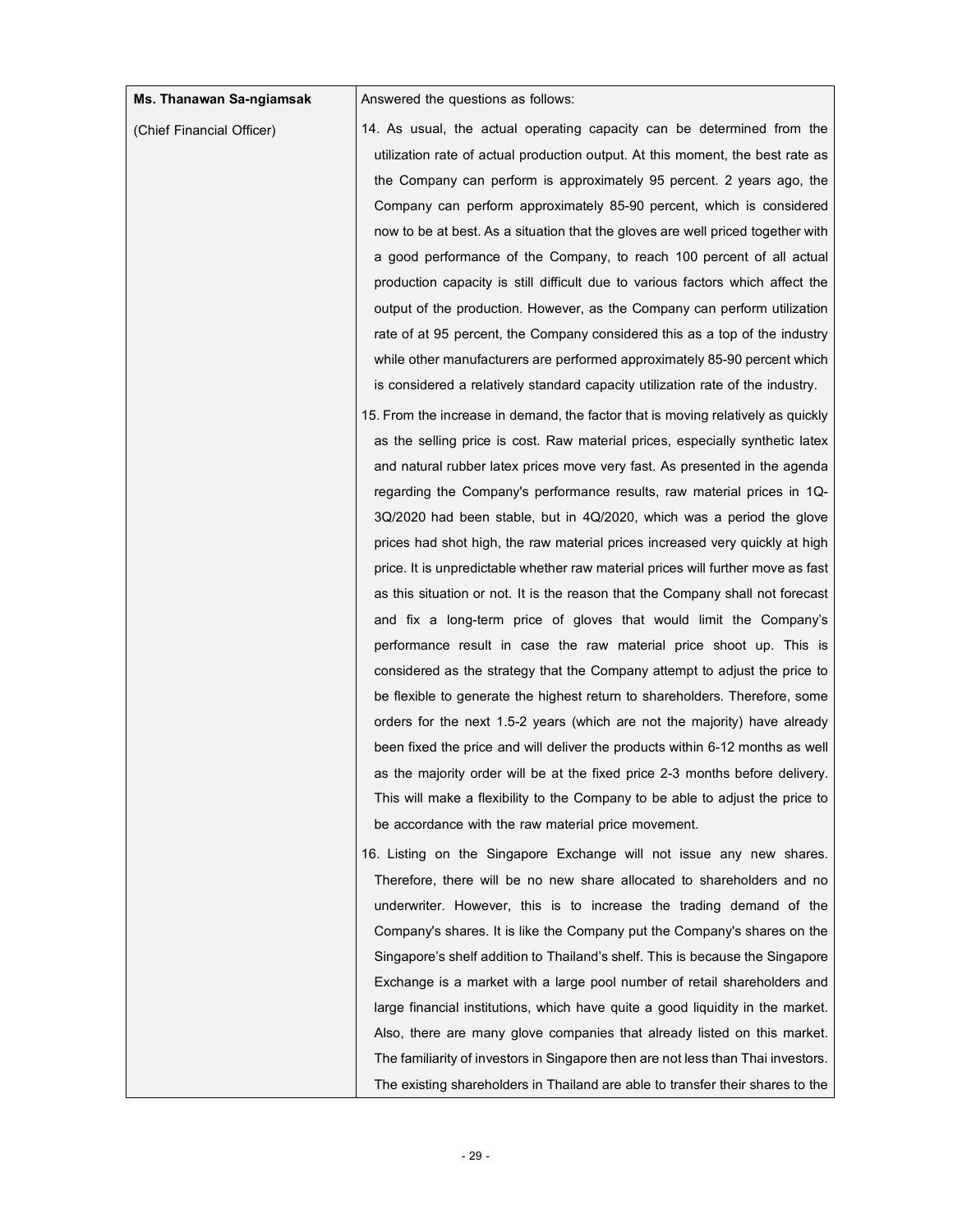|                                  | Singapore Exchange under the conditions that the Company will announce                                                                                                                                                                                                                                                                                                                                                                                                                                                                                                                                                                                                                                                                                                                                                                                                                                                                                                                                                                                                                                                                                                                                                                                                                                                                                                                                                                                                                                                                                                                                                                                                                                                                                                                                                                                                                                                                                            |  |
|----------------------------------|-------------------------------------------------------------------------------------------------------------------------------------------------------------------------------------------------------------------------------------------------------------------------------------------------------------------------------------------------------------------------------------------------------------------------------------------------------------------------------------------------------------------------------------------------------------------------------------------------------------------------------------------------------------------------------------------------------------------------------------------------------------------------------------------------------------------------------------------------------------------------------------------------------------------------------------------------------------------------------------------------------------------------------------------------------------------------------------------------------------------------------------------------------------------------------------------------------------------------------------------------------------------------------------------------------------------------------------------------------------------------------------------------------------------------------------------------------------------------------------------------------------------------------------------------------------------------------------------------------------------------------------------------------------------------------------------------------------------------------------------------------------------------------------------------------------------------------------------------------------------------------------------------------------------------------------------------------------------|--|
|                                  | after receiving the approval from the Singapore Exchange.                                                                                                                                                                                                                                                                                                                                                                                                                                                                                                                                                                                                                                                                                                                                                                                                                                                                                                                                                                                                                                                                                                                                                                                                                                                                                                                                                                                                                                                                                                                                                                                                                                                                                                                                                                                                                                                                                                         |  |
|                                  | 17. As explained in item 5                                                                                                                                                                                                                                                                                                                                                                                                                                                                                                                                                                                                                                                                                                                                                                                                                                                                                                                                                                                                                                                                                                                                                                                                                                                                                                                                                                                                                                                                                                                                                                                                                                                                                                                                                                                                                                                                                                                                        |  |
| Mr. Thammawat                    | Raised 2 questions as follows:                                                                                                                                                                                                                                                                                                                                                                                                                                                                                                                                                                                                                                                                                                                                                                                                                                                                                                                                                                                                                                                                                                                                                                                                                                                                                                                                                                                                                                                                                                                                                                                                                                                                                                                                                                                                                                                                                                                                    |  |
| Junphunghprakiat                 | 18. How to manage the exchange rate and freight cost fluctuation in 2021?                                                                                                                                                                                                                                                                                                                                                                                                                                                                                                                                                                                                                                                                                                                                                                                                                                                                                                                                                                                                                                                                                                                                                                                                                                                                                                                                                                                                                                                                                                                                                                                                                                                                                                                                                                                                                                                                                         |  |
| (Shareholder attended in person) | 19. What is the product price trend in 2021 compared with 4Q/2020?                                                                                                                                                                                                                                                                                                                                                                                                                                                                                                                                                                                                                                                                                                                                                                                                                                                                                                                                                                                                                                                                                                                                                                                                                                                                                                                                                                                                                                                                                                                                                                                                                                                                                                                                                                                                                                                                                                |  |
| <b>Ms. Thanawan Sa-ngiamsak</b>  | Answered the questions as follows:                                                                                                                                                                                                                                                                                                                                                                                                                                                                                                                                                                                                                                                                                                                                                                                                                                                                                                                                                                                                                                                                                                                                                                                                                                                                                                                                                                                                                                                                                                                                                                                                                                                                                                                                                                                                                                                                                                                                |  |
| (Chief Financial Officer)        | 18. Regarding currency fluctuation, the Company has an internal risk<br>management framework doing derivatives hedging to help reducing the risk<br>of currency fluctuation, which can be seen from the Company's performance<br>results. In respect of the freight cost, in practice, the Company and<br>customers collaborate with each other to solve the problem of container<br>shortage or limited of ocean vessels. Although this is a major impact on<br>customers, but it also has an impact on the Company side as well. This is a<br>problem for both parties and therefore we have to help each other to solve<br>the problem. For example, if any party can find a shipping line first, that party<br>will lead the ship out. Also, regarding freight fee, the Company will consider<br>the acceptable level that the customers could accept in order to consider the<br>level to facilitate customers and partners at the least impact as much as<br>possible.<br>19. In 1Q/2021, according to the Company that explained to the analyst that<br>the gloves prices continued to increase from 4Q/2020. After 1Q/2021, we<br>have to monitor the price situation as a result of the roll out of the vaccines,<br>a different level of inventory of each customer and the selling price in Q2-<br>4/2021. Nevertheless, the average selling price of gloves in 2021 is expected<br>to be better than 2020, although in 2Q-4/2021, the glove price may decline<br>due to an increase in new production capacity. However, we believe that the<br>demand of gloves will not decrease. In this regard, the price of gloves will<br>be decreased mainly due to the increase in new production capacity of most<br>companies. Therefore, it still cannot answer that how much US Dollars in<br>average selling price (ASP) for this year. What we can expect is the overall<br>selling price of the Company this year should be better than previous year. |  |
| <b>Mr. Sirichok Saekee</b>       | Raised a question as follows:                                                                                                                                                                                                                                                                                                                                                                                                                                                                                                                                                                                                                                                                                                                                                                                                                                                                                                                                                                                                                                                                                                                                                                                                                                                                                                                                                                                                                                                                                                                                                                                                                                                                                                                                                                                                                                                                                                                                     |  |
| (Shareholder attended in person) | 20. In the future, can the Company be the $1st$ of world's rubber glove producer                                                                                                                                                                                                                                                                                                                                                                                                                                                                                                                                                                                                                                                                                                                                                                                                                                                                                                                                                                                                                                                                                                                                                                                                                                                                                                                                                                                                                                                                                                                                                                                                                                                                                                                                                                                                                                                                                  |  |
|                                  | which is Top Gloves currently?                                                                                                                                                                                                                                                                                                                                                                                                                                                                                                                                                                                                                                                                                                                                                                                                                                                                                                                                                                                                                                                                                                                                                                                                                                                                                                                                                                                                                                                                                                                                                                                                                                                                                                                                                                                                                                                                                                                                    |  |
| Ms. Thanawan Sa-ngiamsak         | Answered a question as follows:                                                                                                                                                                                                                                                                                                                                                                                                                                                                                                                                                                                                                                                                                                                                                                                                                                                                                                                                                                                                                                                                                                                                                                                                                                                                                                                                                                                                                                                                                                                                                                                                                                                                                                                                                                                                                                                                                                                                   |  |
| (Chief Financial Officer)        | 20. The Company attempts its best based on the market situation as well as                                                                                                                                                                                                                                                                                                                                                                                                                                                                                                                                                                                                                                                                                                                                                                                                                                                                                                                                                                                                                                                                                                                                                                                                                                                                                                                                                                                                                                                                                                                                                                                                                                                                                                                                                                                                                                                                                        |  |
|                                  | the market conditions that support the Company to maintain growth and                                                                                                                                                                                                                                                                                                                                                                                                                                                                                                                                                                                                                                                                                                                                                                                                                                                                                                                                                                                                                                                                                                                                                                                                                                                                                                                                                                                                                                                                                                                                                                                                                                                                                                                                                                                                                                                                                             |  |
|                                  | deliver good performance for shareholders. Being the number 1 is probably                                                                                                                                                                                                                                                                                                                                                                                                                                                                                                                                                                                                                                                                                                                                                                                                                                                                                                                                                                                                                                                                                                                                                                                                                                                                                                                                                                                                                                                                                                                                                                                                                                                                                                                                                                                                                                                                                         |  |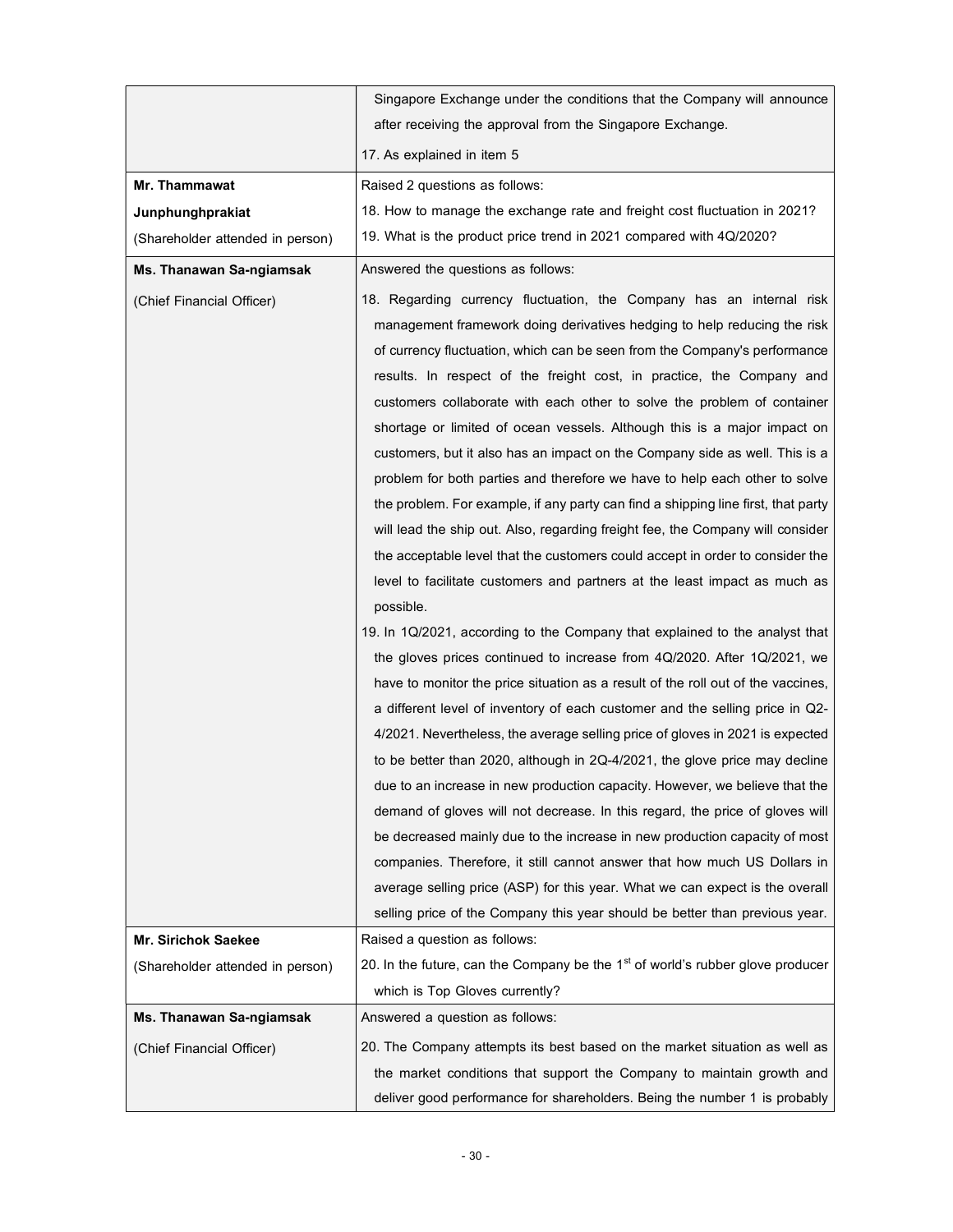|                                  | not as important as having satisfied operating results and delivering good                                                                                                                                                                                                                                                                                                                                                                                                                                                                                                                                                                                                                                                                                                                                                                                                                                                                                                                                                                                                                                                                                                                                                                                                                                                                                                                                                                |
|----------------------------------|-------------------------------------------------------------------------------------------------------------------------------------------------------------------------------------------------------------------------------------------------------------------------------------------------------------------------------------------------------------------------------------------------------------------------------------------------------------------------------------------------------------------------------------------------------------------------------------------------------------------------------------------------------------------------------------------------------------------------------------------------------------------------------------------------------------------------------------------------------------------------------------------------------------------------------------------------------------------------------------------------------------------------------------------------------------------------------------------------------------------------------------------------------------------------------------------------------------------------------------------------------------------------------------------------------------------------------------------------------------------------------------------------------------------------------------------|
|                                  | performance for shareholders.                                                                                                                                                                                                                                                                                                                                                                                                                                                                                                                                                                                                                                                                                                                                                                                                                                                                                                                                                                                                                                                                                                                                                                                                                                                                                                                                                                                                             |
| Mr. Chalee Jaihan                | Raised a question as follows:                                                                                                                                                                                                                                                                                                                                                                                                                                                                                                                                                                                                                                                                                                                                                                                                                                                                                                                                                                                                                                                                                                                                                                                                                                                                                                                                                                                                             |
| (Shareholder attended in person) | 21. What is the Company competitive advantages?                                                                                                                                                                                                                                                                                                                                                                                                                                                                                                                                                                                                                                                                                                                                                                                                                                                                                                                                                                                                                                                                                                                                                                                                                                                                                                                                                                                           |
| Ms. Jarinya Jirojkul             | Answered a question as follows:                                                                                                                                                                                                                                                                                                                                                                                                                                                                                                                                                                                                                                                                                                                                                                                                                                                                                                                                                                                                                                                                                                                                                                                                                                                                                                                                                                                                           |
| (Chief Executive Officer)        | 21. There are many strengths of the Company e.g. proximity of the Company's<br>factory to the source of raw materials as well as our parent company is the<br>largest natural rubber producer in the world that can ensure the supply of<br>natural latex rubber will not be in shortage. Importantly, the Company is able<br>to cooperate with the parent company for research and development such<br>as researching new products that the Company will launch. The parent's<br>company is a company who produces quality latex rubber and is able to<br>conduct research and development together with the Company. In addition,<br>the Company's subsidiary, Premier System Engineering Co., Ltd., has very<br>strong engineering which enable the Company to expand its production<br>capacity in a very short period of time in the next 4 years. This is the strength<br>that competitors cannot compete with the Company. In addition, the<br>Company also focuses on export proportion of 65-70 percent natural rubber<br>gloves to the developing country market. If return to the question that will<br>the Company be able to reach to be number 1 or not, it is still far away. But<br>what will be seen first is that the Company could be the world's No. 1<br>producer of natural rubber gloves. This is the first target that the Company<br>should be reach before going to be No. 1 of both natural latex rubber glove |
|                                  | and synthetic latex rubber gloves for a period of time.                                                                                                                                                                                                                                                                                                                                                                                                                                                                                                                                                                                                                                                                                                                                                                                                                                                                                                                                                                                                                                                                                                                                                                                                                                                                                                                                                                                   |
| Mr. Somboon Parinyaprasert       | Raised 2 questions as follows:                                                                                                                                                                                                                                                                                                                                                                                                                                                                                                                                                                                                                                                                                                                                                                                                                                                                                                                                                                                                                                                                                                                                                                                                                                                                                                                                                                                                            |
| (Shareholder attended in person) | 22. Due to highly capacity expansion, does the Company aware about the price<br>war issue, which may affect to the price increase and the profit margin will<br>not to be high as the year 2020-2021?<br>23. How different of the gross profit margin of NRPD, NRPF, and NBR products<br>and which one the Company focus on the production capacity expansion?                                                                                                                                                                                                                                                                                                                                                                                                                                                                                                                                                                                                                                                                                                                                                                                                                                                                                                                                                                                                                                                                            |
| Ms. Thanawan Sa-ngiamsak         | Answered the questions as follows:                                                                                                                                                                                                                                                                                                                                                                                                                                                                                                                                                                                                                                                                                                                                                                                                                                                                                                                                                                                                                                                                                                                                                                                                                                                                                                                                                                                                        |
| (Chief Financial Officer)        | 22. As informed previously, the Company will have more capacity expansion,<br>over the next 3-4 years, from approximately of 33,000 million pieces to<br>80,000 million pieces, which increase for approx. 150 percent from current<br>production capacity. For the price war, the price of gloves in 1Q/2021 was<br>very high. The Chairman of Executive Committee has always told the<br>executives that gloves should not be an expensive product because it is<br>disposable in nature. Whenever gloves are expensive, consumers will reuse<br>it and this will negatively affect the demand as a whole. Therefore, glove<br>prices should be in an affordable level. Therefore, the current glove price is                                                                                                                                                                                                                                                                                                                                                                                                                                                                                                                                                                                                                                                                                                                           |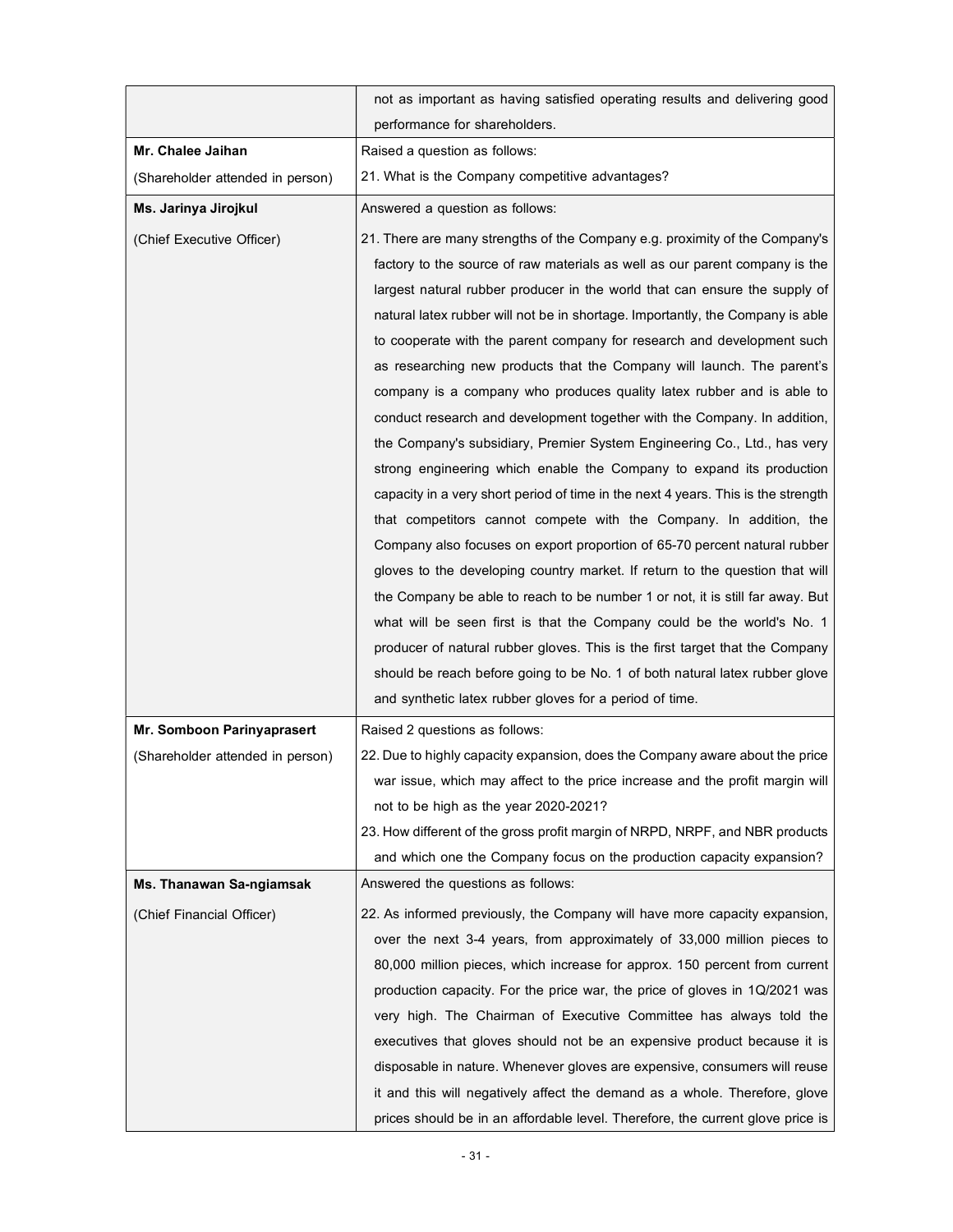|                                  | not for the middle and long term. Moreover, in the future, if the price is         |
|----------------------------------|------------------------------------------------------------------------------------|
|                                  | decreased, the company have to do the best to maintain good performance            |
|                                  | result, such as by cost saving or launch new product in order to deliver           |
|                                  | reasonable profit in long-term. In addition, the Company has the flexibility to    |
|                                  | expand its production capacity as well. Under current market situation, it is      |
|                                  | expected that the demand of gloves is still strong which is not only for           |
|                                  | medical, but also non-medical industry. Therefore, the Company views that          |
|                                  | the production capacity of 80,000 million pieces is what the company               |
|                                  | confident to deliver to customers in the next 3-4 years.                           |
|                                  | 23. In terms of profit margin, except for the situation that the price reached a   |
|                                  | very high level in 4Q/2020 or 1Q/2021, the profit margin for each product          |
|                                  | i.e. NRPD, NRPF and NBR are not much different. In the current situation,          |
|                                  | the NBR profit margin is the highest due to the highest increase in NBR            |
|                                  | glove prices among all types of gloves. It is unknown to us when the glove         |
|                                  | price will decline. Nevertheless, it should be expected that NBR glove should      |
|                                  | be the product mostly affected by the price decrease. The Company always           |
|                                  | be aware that the price can increase sharply and can be decrease                   |
|                                  | significantly as well.                                                             |
|                                  | For 4Q/2020, when the Company had net margin of 64 percent, the profit of          |
|                                  | all products was roughly indifferent among despite certain differences             |
|                                  | approx. 3-5 percent from product to product. Overall, whatever the product         |
|                                  | we produce, it does not impact the competitiveness of the Company so               |
|                                  | much.                                                                              |
| Mrs. Jitsuphang Pichaisuttakarn  | Raised a question as follows:                                                      |
| (Shareholder attended in person) | 24. Will the Company's dividend be paid in every quarter?                          |
| Ms. Thanawan Sa-ngiamsak         | Answered a question as follows:                                                    |
| (Chief Financial Officer)        | 24. Of course, in this year, the dividend will be paid every quarter starting from |
|                                  | this April and then June, September and December. For next year, it will           |
|                                  | depend on the Company's performance. However, the Company's dividend               |
|                                  | payment policy is to pay at least 50 percent of its net profit based on the        |
|                                  | standalone Company's financial statements.                                         |
| Mr. Prompiriya                   | Raised a question as follows:                                                      |
| Boonrutsakornphusit              | 25. When will the Company's shares start to be traded in SGX?                      |
| (Shareholder attended in person) |                                                                                    |
| Ms. Thanawan Sa-ngiamsak         | Answered a question as follows:                                                    |
| (Chief Financial Officer)        | 25. As the Company's previous announcement that the trade will be started at       |
|                                  | the end of April 2021. Due to COVID-19 situation, the parties in the               |
|                                  | transaction also work from home which may cause slightly delay. The                |
|                                  | approval process then take slightly longer time. The Company expects that          |
|                                  | the trading should be started in the mid of May 2021.                              |